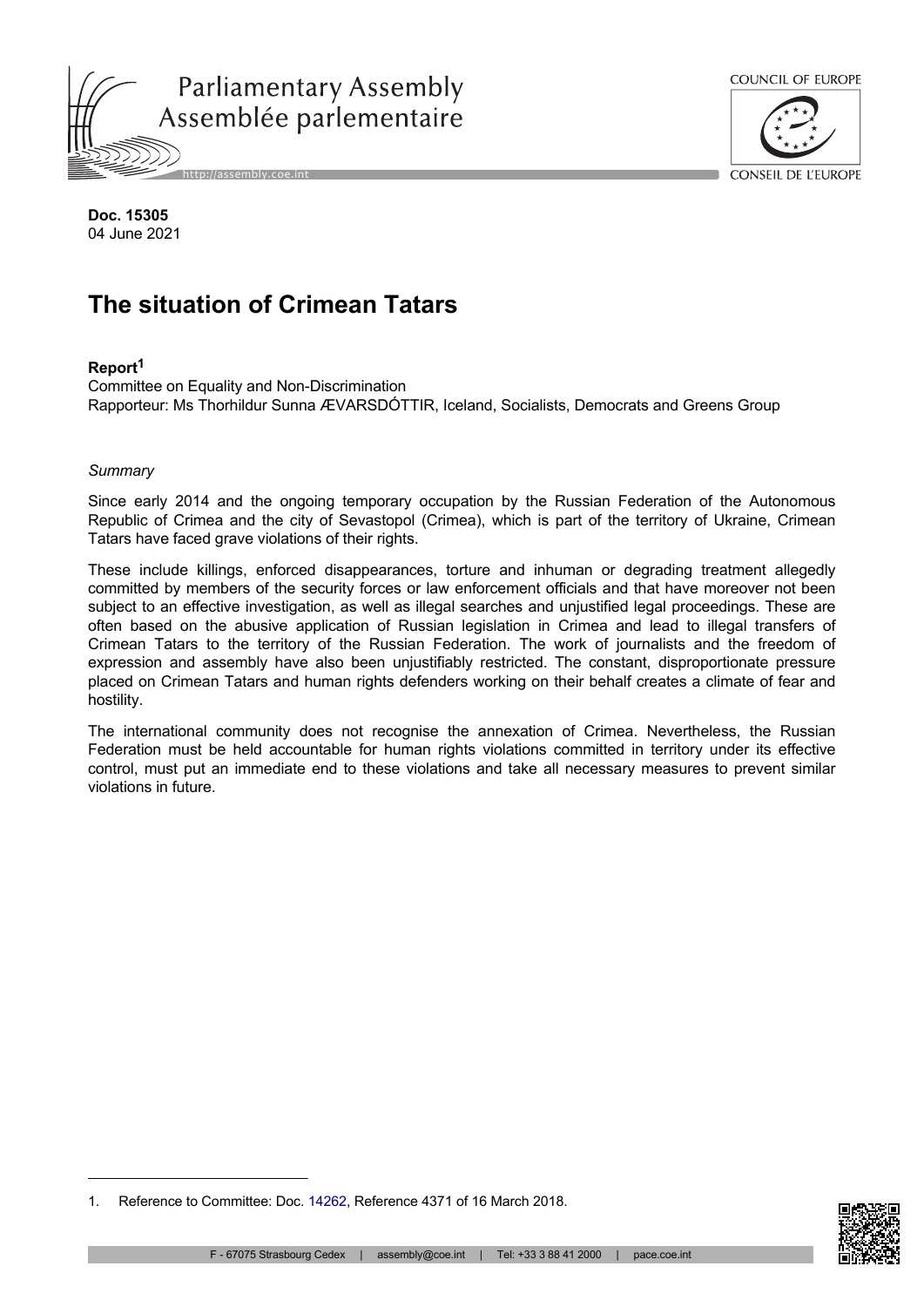#### **Contents Page**

# [A. Draft resolution ........................................................................................................................................](#page-2-0) 3 [B. Explanatory memorandum by Ms Thorhildur Sunna Ævarsdóttir, rapporteur ..........................................](#page-5-0) 6 [1. Introduction .........................................................................................................................................6](#page-5-0) [2. Situation of the Crimean Tatars before spring 2014 ............................................................................7](#page-6-0) [3. Events of spring 2014 .........................................................................................................................](#page-7-0) 8 [4. Human rights violations since the spring of 2014 ................................................................................9](#page-8-0) [4.1. Extrajudicial executions, forced disappearances, acts of torture, inhuman or degrading](#page-8-0)  [treatment ............................................................................................................................................9](#page-8-0) [4.2. Threats, assaults, illegal searches and arbitrary arrests ............................................................11](#page-10-0) [4.3. Freedom of religion ...................................................................................................................12](#page-11-0) [4.4. Freedom of expression and of peaceful assembly and access to information ..........................](#page-12-0) 13 [4.5. Language rights ........................................................................................................................14](#page-13-0) [5. Violations of international humanitarian law ......................................................................................14](#page-13-0) [5.1. Illegal application of Russian law in Crimea ..............................................................................14](#page-13-0) [5.2. "Passportisation" and forcible transfers and deportation of non-Russian citizens .....................](#page-14-0) 15 [5.3. Forced conscription ...................................................................................................................15](#page-14-0) [5.4. Transfers of detainees to the territory of the Russian Federation ..............................................16](#page-15-0) [6. Obstacles to monitoring human rights ...............................................................................................16](#page-15-0) [7. Ongoing international judicial or arbitration proceedings ...................................................................16](#page-15-0) [8. Conclusions ......................................................................................................................................](#page-17-0) 18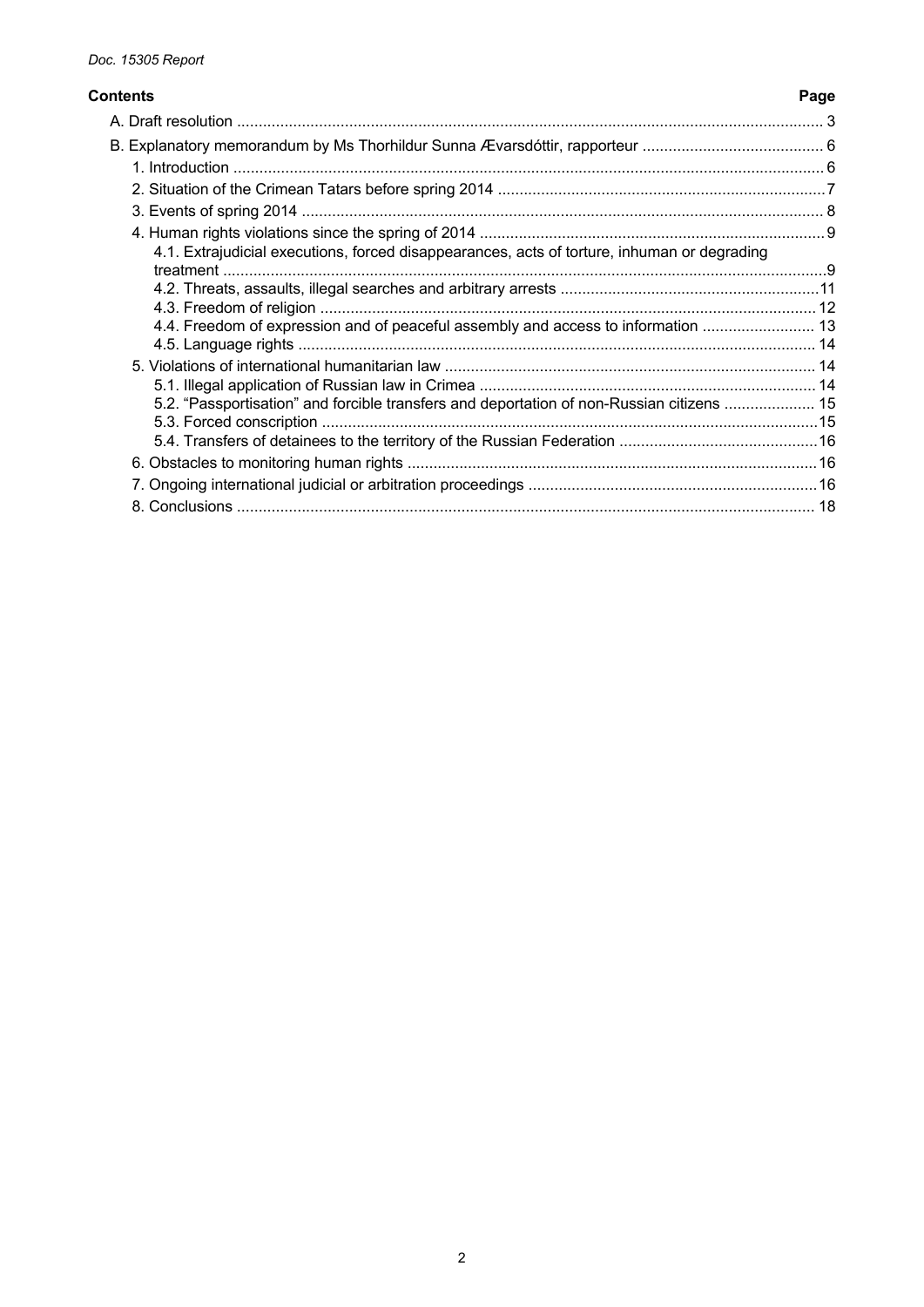# <span id="page-2-0"></span>**A. Draft resolution<sup>2</sup>**

1. The Parliamentary Assembly reaffirms its attachment to the pursuit of peace based upon respect for human rights, democracy and the rule of law. In this context, it underscores its role as the most important pan-European platform in which political dialogue can take place, on the basis of the Council of Europe's values and principles, as a means of reaching lasting, peaceful solutions.

2. The Assembly recalls that since the adoption of its [Resolution](https://pace.coe.int/en/files/20873) 1988 (2014) "Recent developments in Ukraine: threats to the functioning of democratic institutions" and [Resolution 1990 \(2014\)](https://pace.coe.int/en/files/20882) "Reconsideration on substantive grounds of the previously ratified credentials of the Russian delegation" in April 2014, it has repeatedly condemned the violation of Ukraine's sovereignty and territorial integrity by the Russian Federation, and the latter's illegal annexation of Crimea, expressed its deep concern about the situation of the Crimean Tatars and other persons belonging to groups in a numerical minority situation in Crimea, notably Ukrainians, and urged the Russia Federation to ensure that their rights were not violated.

3. The Assembly strongly condemns the ongoing temporary occupation of part of the territory of Ukraine – the Autonomous Republic of Crimea and the city of Sevastopol (hereinafter "Crimea") – by the Russian Federation, and reaffirms the non-recognition of its annexation.

4. The Assembly condemns the grave violations committed against Crimean Tatars immediately prior to and following the illegal annexation of Crimea by the Russian authorities, including killings and enforced disappearances, which moreover have not since been subject to an effective investigation.

5. It deplores the fact that many serious violations of the rights of Crimean Tatars, including torture and inhuman or degrading treatment by security forces and law enforcement officials, continue to be reported. Crimean Tatars continue to be subjected to unjustified legal proceedings and illegal searches, as do lawyers and human rights defenders working to defend the rights of Crimean Tatars. The Assembly deeply regrets the fact that these violations often result from the application in Crimea of Russian legislation, which is contrary to international law.

6. The Assembly also expresses its concern about the restrictions faced by Crimean Tatars with regard to freedom of expression and peaceful assembly, including the prosecution of individuals for having conducted peaceful single pickets. It is deeply concerned by the practice of denying entry to Crimea to journalists and banning them from entering the territory of the Russian Federation for long periods, sometimes decades, which not only violates their rights but contributes to the isolation of Crimea and to a lack of independent reporting outside the peninsula about the situation in Crimea.

7. The Assembly regrets that, despite the granting of official status to the Crimean Tatar language, the number of Crimean Tatar children receiving instruction in their language has reportedly not increased, as parents are not encouraged to request it.

8. The deterioration of the human rights situation and the pattern of abusive application of Russian legislation create a climate of fear and hostility in Crimea that may affect all those who live there. However, the Assembly observes with regret that Crimean Tatars appear to be under constant pressure and disproportionately affected. Crimean Tatars are thus not only victims of violations of their human rights as such, but, due to the disproportionate application of abusive measures against them, are also victims of discrimination.

9. The Assembly is deeply concerned by this situation, which, in its view, gives rise to serious violations of numerous international human rights instruments, including the European Convention on Human Rights (ETS No. 5). It notes in this context that the European Court of Human Rights has declared admissible an interstate case raising many of these issues, *Ukraine v. Russia (re Crimea)* (application no. 20958/14).

10. The Assembly further underlines that the failure of the Russian Federation to implement the resolutions adopted by the United Nations General Assembly and the measures ordered by the International Court of Justice and the European Court of Human Rights is likely to worsen the situation of the Crimean Tatars as well that of other persons belonging to groups that are in a numerical minority situation in Crimea.

<sup>2.</sup> Draft resolution adopted by the committee on 14 April 2021.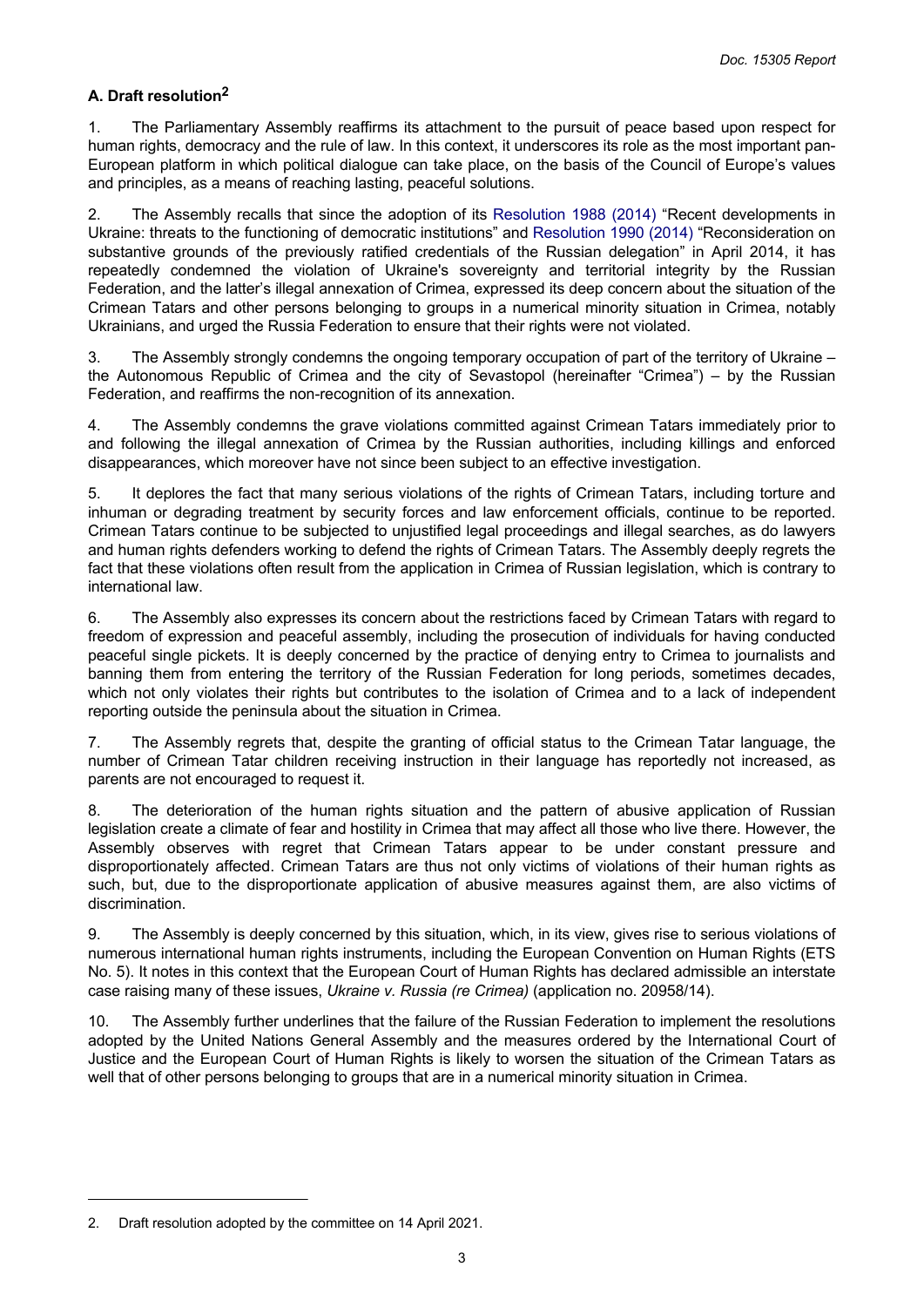11. In view of all the above, and reaffirming the recommendations contained in its [Resolution](https://pace.coe.int/en/files/28049) 2292 (2019), in which, *inter alia*, it called on the Russian Federation to implement all the recommendations of the Assembly contained in its [Resolutions](https://pace.coe.int/en/files/20882) 1990 (2014), 2034 [\(2015\)](http://assembly.coe.int/nw/xml/XRef/Xref-XML2HTML-en.asp?fileid=21538&lang=en) and 2063 [\(2015\)](http://assembly.coe.int/nw/xml/XRef/Xref-XML2HTML-en.asp?fileid=21956&lang=en), the Assembly urges the Russian authorities:

11.1. to implement United Nations General Assembly resolution [A/RES/68/262](https://undocs.org/en/A/RES/68/262) on the territorial integrity of Ukraine as well as its resolutions [A/RES/71/205,](https://undocs.org/en/A/RES/71/205) [A/RES/72/190,](https://undocs.org/en/A/RES/72/190) [A/RES/73/263,](https://undocs.org/en/A/RES/73/263) [A/RES/74/168](https://undocs.org/en/a/res/74/168) and [A/RES/75/192](https://undocs.org/en/a/res/75/192) on the situation of human rights in the Autonomous Republic of Crimea and the city of Sevastopol, Ukraine, and to comply with the measures ordered with respect to the Russian Federation by the International Court of Justice and the European Court of Human Rights;

11.2. with regard to violations of international humanitarian law in Crimea that have a particular impact on Crimean Tatars, to:

11.2.1. cease applying Russian law in Crimea, including in the fields of terrorism and extremism, and to apply, in accordance with international law, the laws in force in Ukraine;

11.2.2. release any person unlawfully detained or imprisoned due to the abusive application of Russian law in Crimea, which is contrary to international law;

11.2.3. put an end to the forced conscription of residents in Crimea, including Crimean Tatars, into Russian Federation armed forces;

11.2.4. put an end to the transfer of detainees, including Crimean Tatars, from Crimea to the Russian Federation and to ensure their return to Crimea or mainland Ukraine;

11.3. with regard to allegations of human rights violations committed against Crimean Tatars in Crimea or within the territory of the Russian Federation, to:

11.3.1. conduct without delay an effective investigation within the meaning of the European Convention on Human Rights into each alleged case of killing, abduction, forced disappearance, torture or inhuman or degrading treatment of Crimean Tatars and to apply appropriate sanctions to the perpetrators of any violations found;

11.3.2. take all necessary measures to prevent similar violations in future;

11.3.3. ensure dignified conditions of detention and that all detained persons have access to all the medical care they need;

11.3.4. allow lawyers and other human rights defenders working with Crimean Tatars to carry out their work without hindrance;

11.3.5. put an immediate end to any administrative or judicial harassment of Crimean Tatars and to ensure that any search or raid carried out with respect to them is carried out with full respect for human rights;

11.3.6. annul the decision prohibiting the activities of the Mejlis of the Crimean Tatar people, and to allow its leaders Mr Mustafa Dzhemiliev and Mr Refat Chubarov to return to Crimea;

11.3.7. guarantee full respect for the freedoms of association and peaceful assembly of Crimean Tatars;

11.3.8. lift the ban on Crimean Tatars' media outlets and to allow these media to operate in compliance with the standards of the European Convention on Human Rights;

11.3.9. ensure access to teaching in and of the Crimean Tatar language, and to work actively to create the conditions enabling Crimean Tatars to express, preserve and develop their identity, in accordance with the standards of the Framework Convention for the Protection of National Minorities (ETS No. 157) and the United Nations Declaration on the Rights of Indigenous Peoples;

11.4. to ensure full and unfettered access of established international and regional human rights monitoring bodies to Crimea, in accordance with the principles and recommendations set out in its [Resolution](https://pace.coe.int/en/files/25168) 2240 (2018) "Unlimited access to member states, including 'grey zones', by Council of Europe and United Nations human rights monitoring bodies", to enable them to carry out their mandate without prejudice to the principles and norms of international law as well as to the status of Crimea as temporarily occupied territory of Ukraine.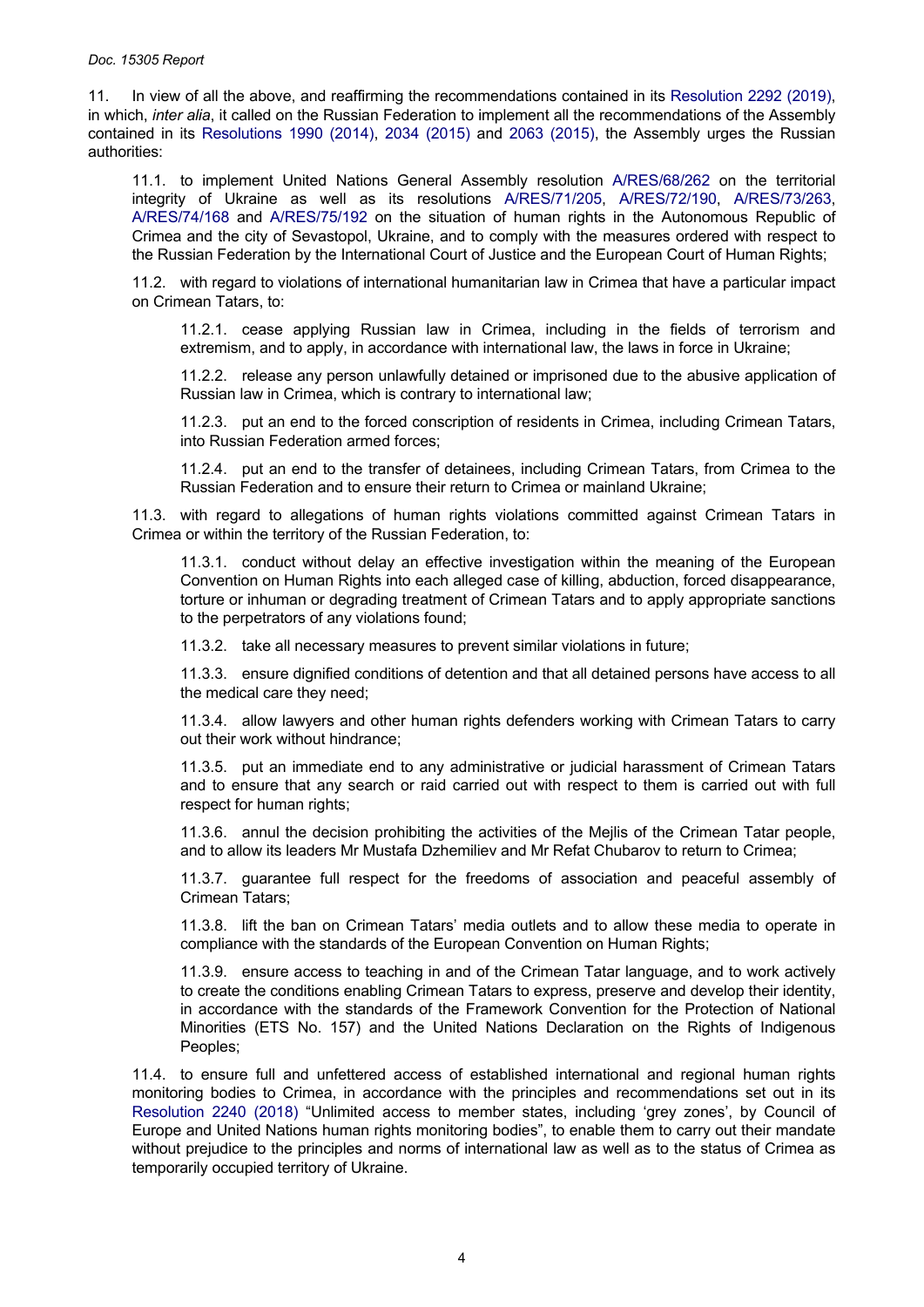12. The Assembly invites all relevant actors to envisage directly involving the representatives of Crimean Tatars, including the Mejlis of the Crimean Tatar people, in international dialogue related to the situation of Crimean Tatars and of Crimea.

13. The Assembly invites its Committee on the Honouring of Obligations and Commitments by Member States of the Council of Europe (Monitoring Committee) to take into account in its future work the follow-up given to these recommendations by the Russian Federation and also to pay particular attention in this context to the situation of other groups present in Crimea, such as Ukrainians and Jehovah's Witnesses.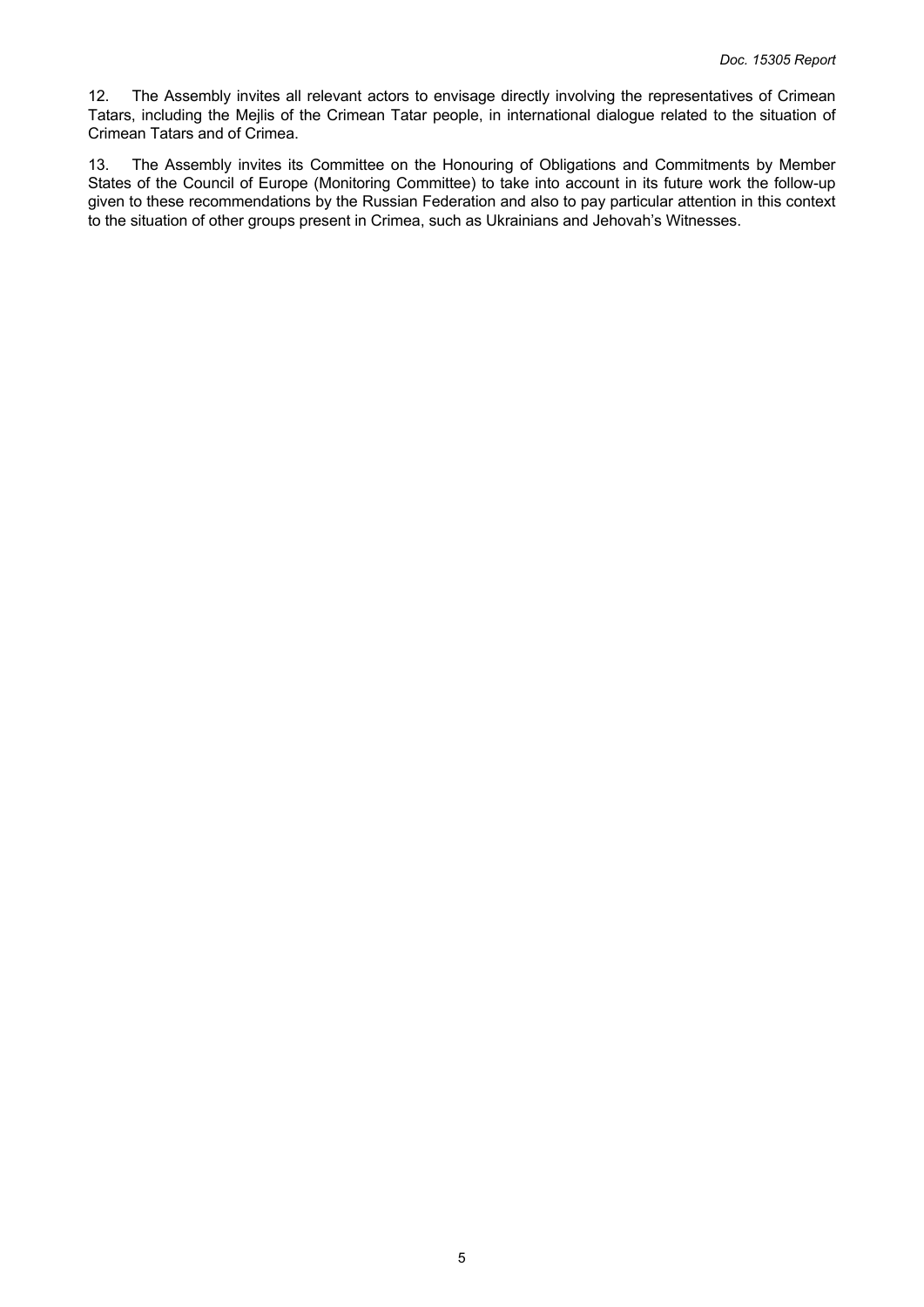# <span id="page-5-0"></span>**B. Explanatory memorandum by Ms Thorhildur Sunna Ævarsdóttir, rapporteur**

# **1. Introduction**

1. This report stems from a motion for a resolution<sup>3</sup> on the worsening human rights situation of Crimean Tatars since the Crimean peninsula was illegally annexed by the Russian Federation in 2014. This motion for a resolution notes that the many resolutions already adopted by the Parliamentary Assembly calling on the Russian Federation to refrain from discrimination against the population of the Crimean peninsula, to cease political and cultural suppression against the Crimean Tatar and Ukrainian people, to suspend the decree banning the Mejlis of the Crimean Tatar people, to take all necessary steps to halt the disappearance of Crimean Tatars and to promptly investigate those disappearances that have already occurred have been ignored.<sup>4</sup> The Assembly was accordingly invited to draw up a comprehensive report on the matter and to propose recommendations in this regard.

2. Following the departure from the Assembly of the previous rapporteur, Mr Manuel Tornare (Switzerland, SOC) in January 2020, I was appointed rapporteur by the Committee on Equality and Non-Discrimination. I have analysed only the current situation and that prevailing over the last seven years, taking note also of the situation before spring 2014. Since that date, not only the Assembly but also the Committee of Ministers of the Council of Europe and other bodies of major international organisations, in particular the United Nations General Assembly, have condemned the situation many times.<sup>5</sup> The positions taken by these bodies have however been regularly contested by the Russian Federation.<sup>6</sup>

3. This draft report draws on numerous written sources, especially reports by international organisations and organisations for the defence of human rights, as well as recent press articles. Following the meeting held by our Committee on 12 September 2019, the Russian parliamentary delegation forwarded a written statement, which has also been taken into account. The report further relies on the oral testimony of eyewitnesses of the situation in Crimea and of organisations and human rights defenders working directly with Crimean Tatars. Due to the particularly complex context in Crimea, it was unfortunately not possible to organise a fact-finding visit during the preparation of this report. However, several bilateral meetings were held by my predecessor with international figures and NGOs who had been able either to travel to Crimea or to meet people active on the ground and directly hear their testimony. In addition, the committee held two hearings. On 7 March 2019, it heard a representative of the UN Human Rights Monitoring Mission in Ukraine, which gathered first-hand information through direct interviews with victims and witnesses of human rights violations, and a representative of Human Rights Watch, who was able to travel to Crimea several times between early 2014 and October 2017. On 15 October 2020, the committee held a second hearing, with the participation of Ms Liudmyla Denisova, Ukrainian Parliament Commissioner for Human Rights; Ms Tatiana Moskalkova, High Commissioner for Human Rights of the Russian Federation; and two representatives of Crimean Tatars living in Crimea, Mr Refat Chubarov, Chairman of the Mejlis of the Crimean Tatar People, and Mr Nariman Dzhelialov, Head of Information and Analysis Department, Mejlis of the Crimean Tatar People.

4. Throughout this report, wherever it occurs in relation to facts arising as from the spring of 2014, the term "Crimea" should be understood as referring to the Autonomous Republic of Crimea and the city of Sevastopol, Ukraine, temporarily occupied by the Russian Federation.<sup>7</sup>

<sup>3.</sup> [Doc. 14262](https://pace.coe.int/en/files/23479).

<sup>4.</sup> See [Resolution](https://pace.coe.int/en/files/20882) 1990 (2014), [Resolution](https://pace.coe.int/en/files/21480) 2028 (2015), [Resolution](https://pace.coe.int/en/files/21970) 2067 (2015), [Resolution](https://pace.coe.int/en/files/22750) 2112 (2016), [Resolution](https://pace.coe.int/en/files/23166)  [2132](https://pace.coe.int/en/files/23166) (2016), [Resolution 2133](https://pace.coe.int/en/files/23167) (2016), [Resolution 2198](https://pace.coe.int/en/files/24432) (2018) and [Resolution 2231](https://pace.coe.int/en/files/24994) (2018).

<sup>5.</sup> See part 3 of this explanatory memorandum.<br>6. See, *inter alia* Ministry of Foreian Affairs

<sup>6.</sup> See, *inter alia* Ministry of Foreign Affairs of the Russian Federation, [Comment](http://www.mid.ru/en/kommentarii/-/asset_publisher/2MrVt3CzL5sw/content/id/2745902) by the Information and Press Department on the decision on Crimea adopted by the Council of Europe's Committee of Ministers, 5 May 2017; see also the Russian Federation's explanations of votes in the United Nations General Assembly contained in documents [A/73/](https://undocs.org/en/A/73/PV.65) [PV.65](https://undocs.org/en/A/73/PV.65) (21 December 2018, 3pm), p. 9-10; [A/72/PV.73](https://undocs.org/en/A/72/PV.73) (19 December 2017, 10am), p. 27; et [A/71/PV.65](https://undocs.org/en/A/71/PV.65) (19 December 2016, 10h), p. 37-38.

<sup>7.</sup> See the series of United Nations General Assembly Resolutions on the Situation of human rights in the Autonomous Republic of Crimea and the city of Sevastopol, Ukraine, most recently [A/RES/75/192](https://undocs.org/en/A/RES/75/192) adopted on 16 December 2020.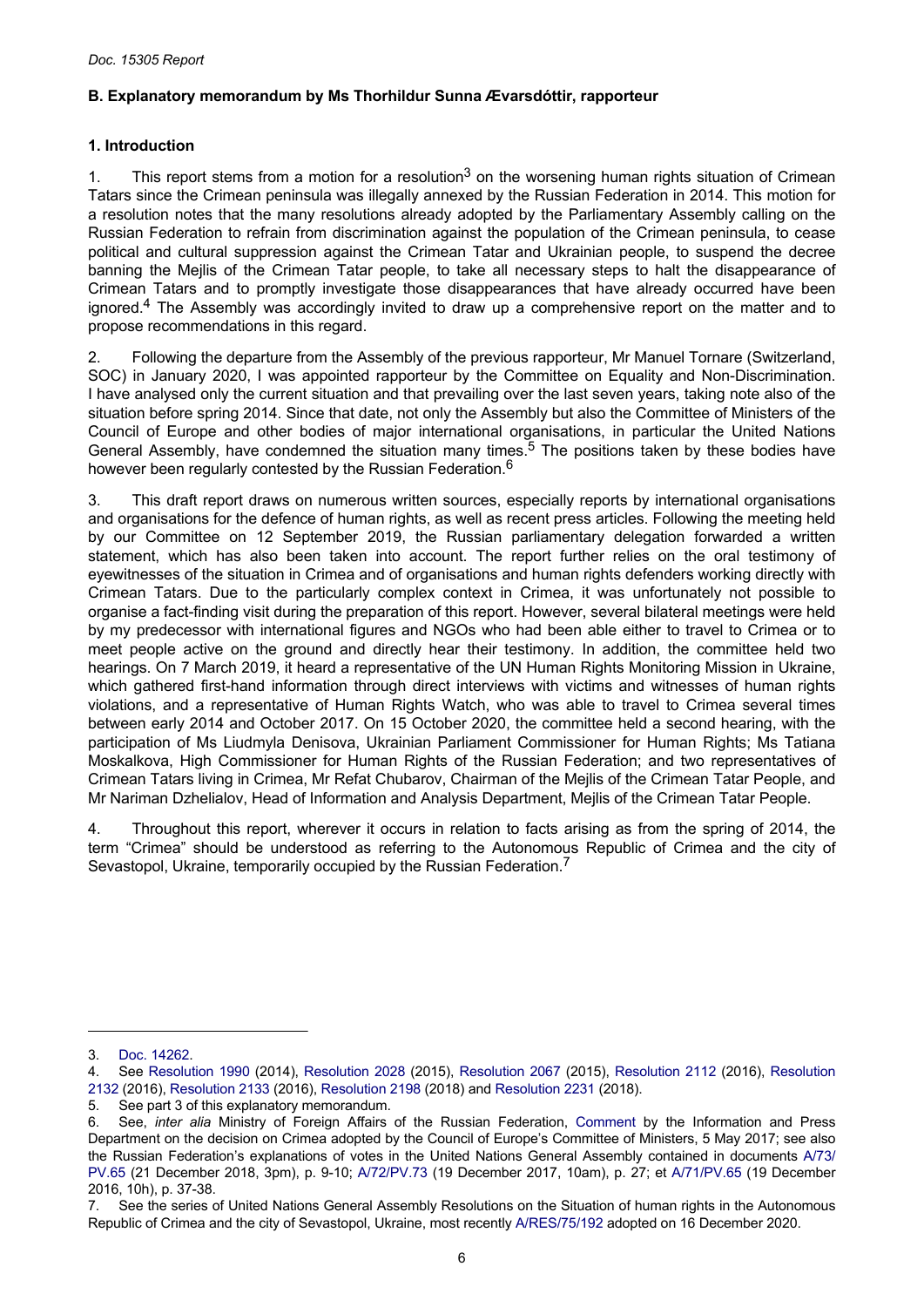#### <span id="page-6-0"></span>**2. Situation of the Crimean Tatars before spring 2014**

5. The Crimean Tatars have lived on the Crimean peninsula for hundreds of years. In May 1944, on Stalin's orders and on the pretext that they had collaborated with the Nazi regime, the Crimean Tatars were deported *en masse* to Uzbekistan and other Soviet republics. More than 180 000 Crimean Tatars were deported, together with people from other ethnic groups, in under three days.<sup>8</sup> In 1956, Khrushchev denounced these mass deportations $9$  but this did not lead to the return of the deportees.

6. The Crimean Tatars began to return to Crimea in significant numbers in 1989.<sup>10</sup> According to the last Ukrainian population census, carried out in 2001, 248 200 Crimean Tatars were living in Ukraine, of whom 243 400 (98%) were in Crimea, where they made up 12% of the population. The total population of the peninsula stood at 2 024 000 people. At the time, 58.3% of the population of this region identified themselves as being of Russian nationality (ethnic origin) and 24.3% as being of Ukrainian nationality (ethnic origin). 93% of Crimean Tatars reported that Crimean Tatar was their mother tongue, while approximately 85% of Crimean Tatars said they were fluent in Russian and approximately 20% fluent in Ukrainian.<sup>11</sup>

7. The returns continued in the years following the census, with the result that by the beginning of 2014, according to the Ukrainian authorities, there were 282 000 Crimean Tatars living in Ukraine; former deportees made up 13.4% of the population of the Autonomous Republic of Crimea (excluding Sevastopol at that time). In addition, there were still about 100 000 Crimean Tatars outside Ukraine who might return to Crimea.<sup>12</sup>

8. Although, following the break-up of the USSR, Ukraine facilitated the resettlement of the Crimean Tatars and other formerly deported persons, individuals wishing to return faced major administrative and legal obstacles. Because of the numerous administrative procedures involved, the resettlement process was costly and potentially lengthy, and the various rules relating to nationality meant that some of the individuals concerned were at risk of statelessness.<sup>13</sup>

9. Furthermore, following their deportation in 1944, the Crimean Tatars lost their land and their homes, and this property – which was situated for the most part on the southeast coast – was redistributed.<sup>14</sup> Despite the considerable efforts made by Ukraine to facilitate the resettlement of formerly deported persons, and in particular the Crimean Tatars, following the break-up of the USSR, Crimean Tatars undeniably suffered from injustice, especially in terms of access to economic and social rights. In 2012, it was noted that the Crimean Tatars "continue to face inequalities due to the continued lack of a legislative framework pertaining to the restitution and compensation for the loss of farmland suffered as result of the deportations. They often live in sub-standard conditions on unauthorised settlements with limited access to public services, utilities and infrastructure".<sup>15</sup> The difficulties regarding access to land and the lack of transparency in the procedures for allocating land were also a major source of tension within Crimean society and the Crimean Tatars found themselves trapped in a vicious circle.<sup>16</sup> They also faced high levels of poverty and difficulties in accessing employment, health care, social services and education.<sup>17</sup>

10. Crimean Tatars and other formerly deported peoples were also adversely affected by the tensions over the status of the Russian language in Ukraine and lacked opportunities to preserve and develop their languages and cultures and to practise their religion (mainly Islam in the case of the Crimean Tatars).<sup>18</sup> While

<sup>8.</sup> The figures vary according to the source: this one is the most conservative estimate.

<sup>9.</sup> Nikita Khrushchev's speech to the 20<sup>th</sup> Congress of the Communist Party, 24-25 February 1956. Full text available at [www.theguardian.com/theguardian/2007/apr/26/greatspeeches1.](https://www.theguardian.com/theguardian/2007/apr/26/greatspeeches1)

<sup>10.</sup> High Commissioner on National Minorities of the Organization for Security and Co-operation in Europe (OSCE HCNM), "The integration of formerly deported people in Crimea, Ukraine: Needs [assessment",](https://www.osce.org/hcnm/104309?download=true) August 2013, p. 5. From 1993 until 2013, returns were governed by the Agreement on the issues relating to the restoration of the rights of deported persons, national minorities and peoples (the Bishkek Agreement), which was ratified by Ukraine in 1993.

<sup>11.</sup> <http://2001.ukrcensus.gov.ua/eng/results/general/nationality/> and [http://2001.ukrcensus.gov.ua/eng/results/general/](http://2001.ukrcensus.gov.ua/eng/results/general/language) [language](http://2001.ukrcensus.gov.ua/eng/results/general/language).

<sup>12.</sup> United Nations, Committee on Economic, Social and Cultural Rights, 52<sup>nd</sup> session, List of issues in relation to the sixth periodic report of Ukraine, Addendum, Replies of Ukraine to the list of issues, 21 January 2014, [E/C.12/UKR/Q/6/](https://docstore.ohchr.org/SelfServices/FilesHandler.ashx?enc=4slQ6QSmlBEDzFEovLCuWxT7OYZyYjJGL8qwRLmzDL%2bzG03YvKL7v4MJrYPDfufzj78iZAjbOuA%2f%2bmOb2u2pH8xp39koPflqTNrHymfJEA7pLzgr4ErwdGJ54RmkQdMyDRx4S5WSfg2yDUi4wYLL2Q%3d%3d) [Add.1,](https://docstore.ohchr.org/SelfServices/FilesHandler.ashx?enc=4slQ6QSmlBEDzFEovLCuWxT7OYZyYjJGL8qwRLmzDL%2bzG03YvKL7v4MJrYPDfufzj78iZAjbOuA%2f%2bmOb2u2pH8xp39koPflqTNrHymfJEA7pLzgr4ErwdGJ54RmkQdMyDRx4S5WSfg2yDUi4wYLL2Q%3d%3d) paragraphs 60 to 62.

<sup>13.</sup> OSCE HCNM (2013), op. cit., pp. 4-8.

<sup>14.</sup> ECRI report on Ukraine (fourth monitoring cycle), 21 February 2012, [CRI\(2012\)6,](https://rm.coe.int/fourth-report-on-ukraine/16808b5ca5) paragraph 87.

<sup>15.</sup> Advisory Committee on the Framework Convention (ACFC), Third Opinion on Ukraine, 28 March 2013, [ACFC/OP/](https://rm.coe.int/168008c6c0) [III\(2012\)002,](https://rm.coe.int/168008c6c0) paragraph 163.

<sup>16.</sup> OSCE HCNM (2013), op. cit., pp. 9-15.

<sup>17.</sup> United Nations, Committee on Economic, Social and Cultural Rights, 52<sup>nd</sup> session, Concluding observations on the sixth periodic report of Ukraine, 13 June 2014, [E/C.12/UKR/CO/6,](https://undocs.org/en/E/C.12/UKR/CO/6) paragraphs 9, 12 and 17. See also OSCE HCNM (2013), op. cit., pp. 19-22.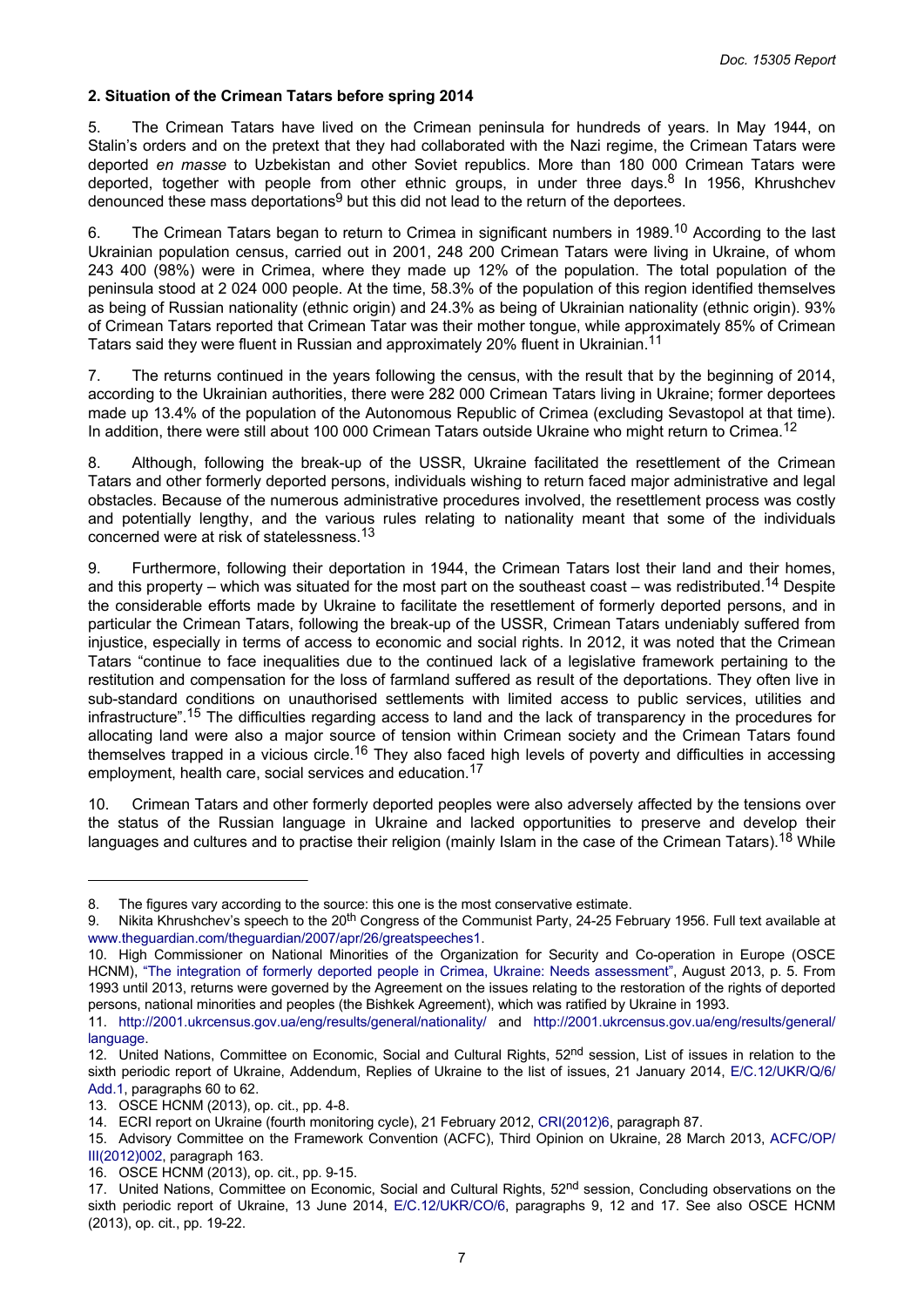<span id="page-7-0"></span>92% of Crimean Tatars regarded Crimean Tatar as their mother tongue, fewer than 5% of them considered that their co-ethnics knew the language perfectly. There were only 15 schools with instruction in Crimean Tatar, compared with 371 before the Second World War, and only 3% of pupils belonging to this minority studied in Crimean Tatar.<sup>19</sup> Two television channels (one State-run, GTRK Krim, and the other privately owned, ATR) broadcast a few hours of programmes in Crimean Tatar per week and a radio station broadcast 24 hours a day in Crimean Tatar but its coverage outside of Simferopol was limited. As for the Crimean Tatarlanguage written press, its survival was under threat due to lack of funding.<sup>20</sup>

11. In addition, according to various sources, senior politicians at regional and national level had engaged in hate speech against Crimean Tatars that had gone unpunished, and there was an increase in the level of anti-Tatar sentiment among the population from 2010 onwards.<sup>21</sup>

12. In April 2014, following efforts by Crimean Tatar representatives over many years, the Ukrainian parliament recognised the Crimean Tatars as an indigenous people.

# **3. Events of spring 2014**

13. Towards the end of 2013, mass political protests began in Kyiv and other Ukrainian cities, including in Crimea, and continued for several months, until February 2014. The protests were initially peaceful but turned violent in a context of political crisis and growing polarisation of Ukrainian society. The Ukrainian president left the country on 21 February 2014. On 23 February the Ukrainian Parliament appointed an interim president and set 25 May 2014 as the date for the election of a new president.

14. On the same day, following the resignation of the mayor of Sevastopol, a new mayor of Russian nationality was installed in office. There were violent clashes on 26 February in Simferopol between pro-Ukrainian and pro-Russian factions. That night, armed men without insignia took control of certain public buildings in Crimea and stood guard in front of military bases and other strategic sites. Members of the Russian armed forces participated in these operations.<sup>22</sup> On 27 February 2014, with armed men present, members of the Crimean Parliament elected Sergey Aksenov as the head of Crimea in a vote tainted by fraud.23 On 6 March 2014 the Crimean Parliament passed a resolution calling for the holding of a referendum on 16 March on the status of Crimea.<sup>24</sup>

15. The Committee of Ministers of the Council of Europe immediately voiced its "grave concern concerning the intention to hold a referendum on the status of Crimea not authorised by Ukraine" and supported the Secretary General's referral of the question of the lawfulness of such a referendum to the Venice Commission, officially European Commission for Democracy through Law (Venice Commission).<sup>25</sup> On 20 March 2014, reiterating that the crisis in Ukraine had to be resolved peacefully, on the basis of the territorial integrity, sovereignty and independence of Ukraine, as well as in strict adherence to international law, the Committee of Ministers condemned the holding of the referendum in violation of Ukrainian legislation<sup>26</sup>, taking the view that both the referendum and the annexation of Crimea were illegal and stressing that they could not form any basis for any alteration of the status of Crimea or of Sevastopol.<sup>27</sup>

16. The United Nations General Assembly noted on 27 March 2014 that the referendum, which had not been authorised by Ukraine, had no validity and could not form the basis for any alteration of the status of the entities concerned.<sup>28</sup> Accordingly, it did not recognise the annexation of Crimea by the Russian Federation,

<sup>18.</sup> ACFC (2013); OSCE HCNM (2013), op. cit., p. 22-26.

<sup>19.</sup> OSCE HCNM (2013), op. cit., p. 23 and 27 and sources cited therein.

<sup>20.</sup> ACFC (2013), pp. 25-26; OSCE HCNM (2013), op. cit., p. 24.

<sup>21.</sup> CRI (2012)6, op. cit., paragraph 50.

<sup>22.</sup> The President of the Russian Federation expressly acknowledged this a few weeks later: Direct Line with Vladimir Putin, 17 April 2014,<http://eng.kremlin.ru/news/7034>.

<sup>23.</sup> Reuters, "[RPT-INSIGHT-How the separatists delivered Crimea to Moscow](https://www.reuters.com/article/ukraine-crisis-russia-aksyonov/rpt-insight-how-the-separatists-delivered-crimea-to-moscow-idUSL6N0M93AH20140313)", 13 March 2014.

<sup>24.</sup> For further details, see OSCE HCNM and OSCE Office for Democratic Institutions and Human Rights (ODIHR), Ukraine, "Human Rights [Assessment](https://www.osce.org/odihr/118476?download=true) Mission: Report on the Human Rights and Minority Rights Situation", March-April [2014,](https://www.osce.org/odihr/118476?download=true) p. 22-25; Office of the United Nations High Commissioner for Human Rights (OHCHR), ["Situation of human rights in](https://www.ohchr.org/Documents/Countries/UA/Crimea2014_2017_EN.pdf)  [the temporarily occupied Autonomous Republic of Crimea and city of Sevastopol \(Ukraine\)](https://www.ohchr.org/Documents/Countries/UA/Crimea2014_2017_EN.pdf)" (report covering the period 22 February 2014 to 12 September 2017), paragraphs 20-29. Hereinafter, all such reports are referred to as OHCHR Crimea report, dates covered.

<sup>25.</sup> [CM/Del/Dec\(2014\)1194/1.7.](https://search.coe.int/cm/Pages/result_details.aspx?ObjectId=09000016805c631a)

<sup>26.</sup> [CM/Del/Dec\(2014\)1195/1.7.](https://search.coe.int/cm/Pages/result_details.aspx?ObjectId=09000016805c615f)

<sup>27.</sup> [CM/Del/Dec\(2014\)1196/1.8;](https://search.coe.int/cm/Pages/result_details.aspx?ObjectId=09000016805c5f7f) see also [CM/Del/Dec\(2014\)1207/1.5;](https://search.coe.int/cm/Pages/result_details.aspx?ObjectId=09000016805c52dc) [CM/Del/Dec\(2015\)1225/1.8;](https://search.coe.int/cm/Pages/result_details.aspx?ObjectId=09000016805c3edc) [CM/Del/Dec\(2016\)1254/1.6;](https://search.coe.int/cm/Pages/result_details.aspx?ObjectId=0900001680648620) [CM/Del/Dec\(2017\)1285/2.1bisb](https://search.coe.int/cm/Pages/result_details.aspx?ObjectId=090000168070ec02).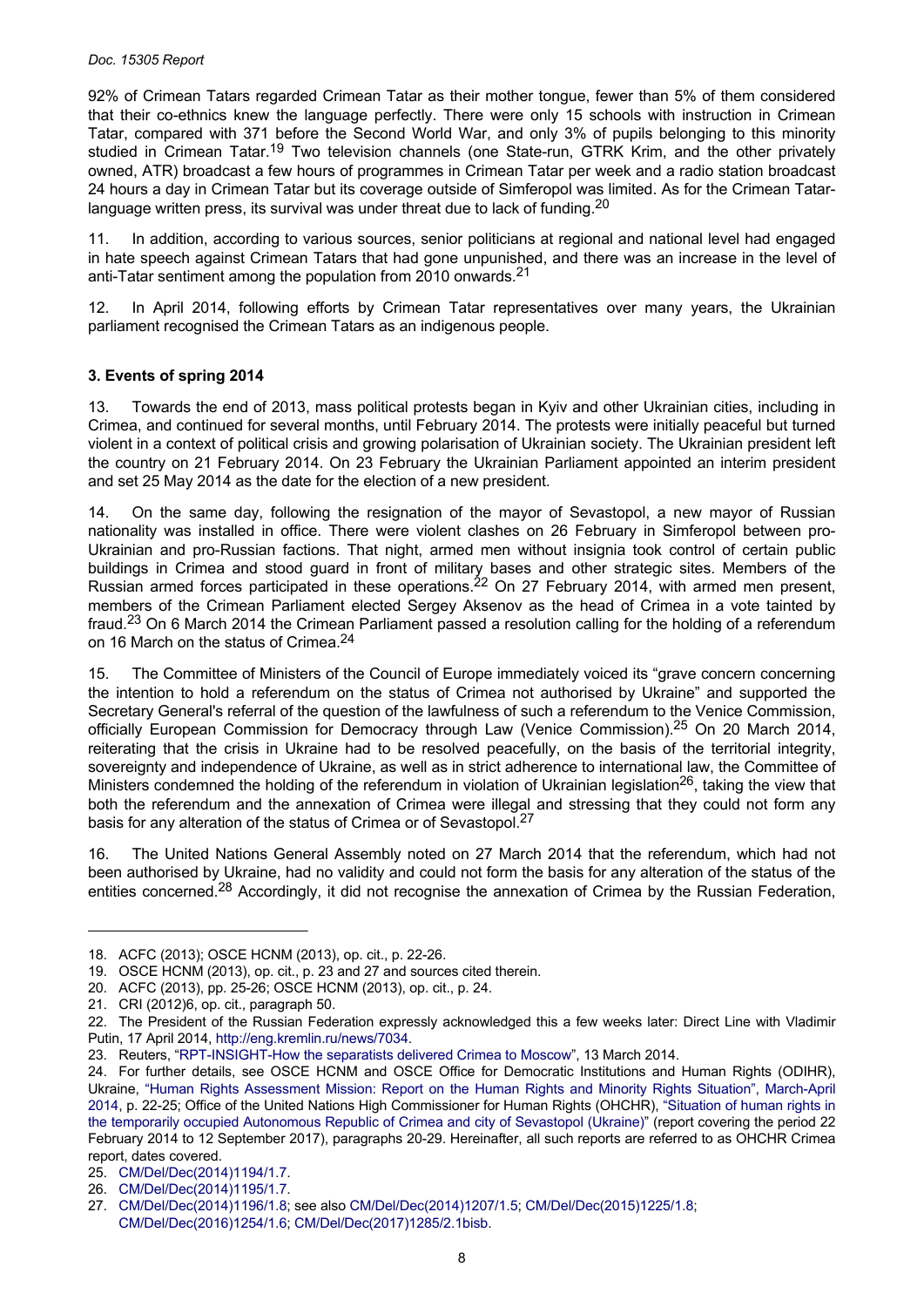<span id="page-8-0"></span>considering the latter as an occupying power bound by all the international obligations arising from that position, and has since consistently reiterated that view. It has moreover repeatedly "strongly condemn[ed] the continuing and total disregard by the Russian Federation for its obligations under the Charter of the United Nations and international law regarding its legal responsibility for the occupied territory, including the responsibility to respect Ukrainian law and the rights of all civilians".<sup>29</sup>

17. At its part-session in April 2014, the Assembly condemned Russia's military aggression and its violation of Ukrainian sovereignty and territorial integrity, described the annexation of Crimea by the Russian Federation as unlawful and having no legal effect and condemned the military occupation of Ukrainian territory.<sup>30</sup> These views have been reiterated on numerous occasions.<sup>31</sup>

18. International legal scholars have also repeatedly concluded that that the purported annexation of Crimea by the Russian Federation was illegal in international law.<sup>32</sup> It has further been observed that  $$ although the Russian Federation has invoked the right to self-determination as a basis for its actions – the only people with a right to self-determination in Crimea is the Crimean Tatar people.<sup>33</sup>

#### **4. Human rights violations since the spring of 2014**

19. The Crimean Tatars who, through their representative body, the Mejlis, supported the territorial integrity of Ukraine and boycotted the so-called "referendum" of 16 March 2014, quickly found themselves in a very precarious situation.<sup>34</sup>

20. In the months following the "referendum", serious human rights violations occurred, including extrajudicial killings, abductions and enforced disappearances, chiefly targeting Crimean Tatars and pro-Ukrainian activists. There were reports of politically motivated prosecutions, discrimination, harassment, intimidation, violence, arbitrary detentions, torture and ill-treatment of detainees and their transfer from Crimea to the Russian Federation, as well as reports of abuses of freedom of expression, freedom of religion or belief and freedom of association and the right to peaceful assembly.<sup>35</sup>

21. In the following paragraphs, without trying to paint an exhaustive picture, I list the main matters of concern that have come to my knowledge during the preparation of this report. While certain events dating from the weeks and months following the Russian Federation's occupation of Crimea are well known, other (more recent) events are less so.

22. I take note before proceeding further that, according to information provided by the Russian delegation, efforts are under way to strengthen the socio-economic situation and the social and political rights of Crimean Tatars. Also according to these elements, as of 1 January 2019, the population of the Crimean peninsula stood at 2 355 000 people, of whom 1 493 000 (65.3%) were Russian, 343 000 (15%) were Ukrainian and 232 800 were Crimean Tatars.<sup>36</sup>

#### *4.1. Extrajudicial executions, forced disappearances, acts of torture, inhuman or degrading treatment*

23. According to the OHCHR, 42 people were victims of forced disappearances in Crimea between early March 2014 and the end of June 2018, of whom 28 went missing in 2014 alone. The OHCHR documented 2 enforced disappearances in 2015, 3 in 2016, 7 in 2017 and 2 in the first six months of 2018. Among these 42 cases, 27 victims were ethnic Ukrainians, 9 were Crimean Tatars, 4 Tajiks, 1 Uzbek and 1 person of mixed

30. [Resolution 1988 \(2014\)](https://pace.coe.int/en/files/20873) and [Resolution 1990 \(2014\)](https://pace.coe.int/en/files/20882).

34. OSCE HCNM and OSCE ODIHR (2014), p. 110.

<sup>28.</sup> See [A/RES/68/262](https://undocs.org/en/A/RES/68/262) on the territorial integrity of Ukraine.

<sup>29.</sup> See [A/RES/71/205](https://undocs.org/en/A/RES/71/205), [A/RES/72/190,](https://undocs.org/en/A/RES/72/190) [A/RES/73/263](https://undocs.org/en/A/RES/73/263), [A/RES/74/168](https://undocs.org/en/a/res/74/168) and [A/RES/75/192](https://undocs.org/en/a/res/75/192) on the Situation of human rights in the Autonomous Republic of Crimea and the city of Sevastopol (Ukraine).

<sup>31.</sup> [Resolutions](https://pace.coe.int/en/files/21326) 2025 (2015), 2034 [\(2015\),](https://pace.coe.int/en/files/21538) 2063 [\(2015\)](https://pace.coe.int/en/files/21956), 2067 [\(2015\)](https://pace.coe.int/en/files/21970), 2112 [\(2016\)](https://pace.coe.int/en/files/22750), 2132 [\(2016\)](https://pace.coe.int/en/files/23166), 2133 [\(2016\)](https://pace.coe.int/en/files/23167), [2141](https://pace.coe.int/en/files/23400)  [\(2017\)](https://pace.coe.int/en/files/23400), [2198 \(2018\)](https://pace.coe.int/en/files/24432), [2231 \(2018\)](https://pace.coe.int/en/files/24994), [2259 \(2019\)](https://pace.coe.int/en/files/25419) and [2292 \(2019\).](https://pace.coe.int/en/files/28049)

<sup>32.</sup> See for example German Law Journal (2015), Special Issue on Crimea, vol. 16 no. 3.

<sup>33.</sup> Bowring B. (2018), "Who are the "Crimea People" or "People of [Crimea"?](https://doi.org/10.1007/978-94-6265-222-4_2) The Fate of the Crimean Tatars, Russia's Legal Justification for [Annexation,](https://doi.org/10.1007/978-94-6265-222-4_2) and Pandora's Box" in Sayapin S. and Tsybulenko E. (eds), *The Use of Force against Ukraine and International Law*, T.M.C. Asser Press, The Hague.

<sup>35.</sup> Human Rights Watch, "Crimea: Enforced Disappearances: Crimean Tatars, Other Pro-Ukraine Figures Among the Missing", 7 October 2014; [A/RES/71/205](https://undocs.org/en/A/RES/71/205), [A/RES/72/190](https://undocs.org/en/A/RES/72/190) and [A/RES/73/263.](https://undocs.org/en/A/RES/73/263)

<sup>36.</sup> Written communication of the Russian delegation to the Parliamentary Assembly, 24 September 2019; committee hearing, 15 October 2020.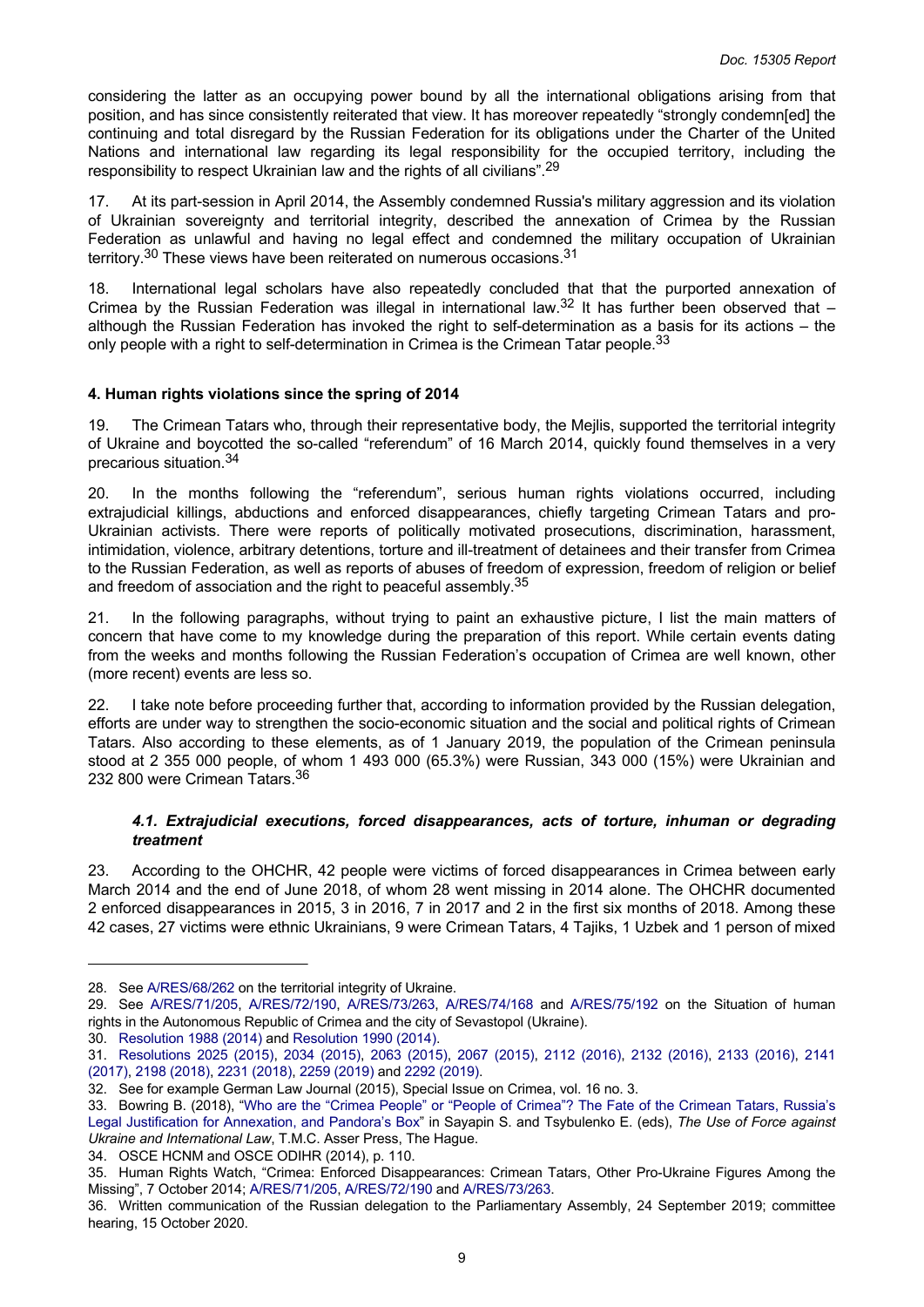Tatar-Russian origin. Twenty-seven of these persons had been released after having been illegally detained for periods lasting from a few hours to two weeks; 12 were still missing as of 30 June 2018; two were still in detention, and one had been found dead.

24. The victims of these acts were mostly pro-Ukrainian activists. Five had links to Crimean Tatar groups or institutions, four were journalists and five were migrants from Central Asia. There were also a member of the Ukrainian armed forces, a Ukrainian Muslim and a Greek-Catholic priest. None of the perpetrators had been prosecuted; the authorities had refused to register certain complaints and had suspended investigation proceedings in others.<sup>37</sup>

25. In the first months following the illegal annexation of Crimea, Human Rights Watch also documented several cases of forced disappearances of Crimean Tatars, into which no effective investigation has been conducted.38 Some Crimean Tatars targeted in the operations carried out on 27 March 2019 (see chapter 4.2 below) also allegedly experienced cruel or degrading treatment, or even torture.<sup>39</sup> Methods such as electroshocks, threats of sexual violence, suffocation and beatings with wet towels, fists, metal objects and bats are reported to have been used by the Russian FSB and penitentiary staff.<sup>40</sup>

26. According to the findings of the United Nations Special Rapporteur on torture and other cruel, inhuman or degrading treatment or punishment, those who opposed the March 2014 referendum were particularly at risk from these human rights violations, as well as other people having criticised the *de facto* authorities – journalists, bloggers, activists and Crimean Tatars, including in particular those who supported the Meilis.<sup>41</sup> He stressed that, to prevent torture, it was crucial to guarantee access for persons deprived of their liberty to independent, international control mechanisms.

27. Regarding the situation of persons deprived of their liberty, detained Crimean Tatars have reportedly been given food they could not eat for religious reasons.<sup>42</sup>Appalling conditions of detention have been reported, particularly in the Simferopol pre-trial detention centre (SIZO). Up to eight people were said to be accommodated per 9m² cell there, having to take turns to sleep; the cells were infested with bed-bugs, cockroaches and mice; sick inmates slept alongside the others, and access to medical care was inadequate and often delayed. Furthermore, there had been no independent investigations of deaths in custody.<sup>43</sup>

28. Several cases in which the lack of access to medical care has gravely endangered the health of Crimean Tatars detained in the Simferopol SIZO have been reported. In the case of Edem Bekirov, the authorities waited two months and sixteen days after the European Court of Human Rights had ordered his immediate transfer to a civilian hospital in order to make the transfer; while in detention, he was denied adequate medication and later forcibly treated with inappropriate medication.<sup>44</sup> In March 2020, Server Mustafayev, founder and coordinator of the grassroots Crimean Solidarity movement, and two of his codefendants, Memet Belyalov and Seyran Saliyev, were reportedly forced to attend court hearings over nine hours, without water or food, despite suffering symptoms of viral respiratory infection, including high fever. In September 2020, they were amongst seven Crimean Tatars sentenced to between 13 and 19 years of imprisonment on terrorism-related charges, though none related to planning, carrying out or being an accessory to any act of violence.<sup>45</sup>

<sup>37.</sup> OHCHR Crimea report, 22 February 2014 to 12 [September](https://www.ohchr.org/Documents/Countries/UA/Crimea2014_2017_EN.pdf) 2017, paragraphs 99-104; Crimea report, 13 [September](https://www.ohchr.org/Documents/Countries/UA/CrimeaThematicReport10Sept2018_EN.pdf)  [2017 to 30 June 2018,](https://www.ohchr.org/Documents/Countries/UA/CrimeaThematicReport10Sept2018_EN.pdf) paragraphs 32-35.

<sup>38.</sup> Human Rights Watch, [Rights in Retreat: Abuses in Crimea,](https://www.hrw.org/report/2014/11/17/rights-retreat/abuses-crimea) November 2014; Gorbunova Y., ["100 Crimean Tatar Kids](https://www.hrw.org/news/2017/11/28/100-crimean-tatar-kids-who-lost-their-fathers)  [Who Lost Their Fathers"](https://www.hrw.org/news/2017/11/28/100-crimean-tatar-kids-who-lost-their-fathers), Human Rights Watch, 28 November 2017.

<sup>39.</sup> Human Rights Watch, "Crimean Tatars Face [Unfounded](https://www.hrw.org/news/2019/07/12/crimean-tatars-face-unfounded-terrorism-charges) Terrorism Charges: Raids, Arbitrary Arrests, Torture of [Activists](https://www.hrw.org/news/2019/07/12/crimean-tatars-face-unfounded-terrorism-charges)", 12 July 2019.

<sup>40.</sup> OHCHR, Report on the human rights situation in Ukraine, 16 August-15 [November](https://www.ohchr.org/Documents/Countries/UA/28thReportUkraine_EN.pdf) 2019, paragraph 96. Hereinafter, all such reports are referred to as OHCHR Ukraine report, dates covered.

<sup>41.</sup> Human Rights Council, Visit to Ukraine: Report of the Special Rapporteur on torture and other cruel, inhuman or degrading treatment or punishment, 17 January 2019, [A/HRC/40/59/Add.3](https://undocs.org/en/A/HRC/40/59/Add.3). While deploring the lack of access to the territory of Crimea and persons deprived of their liberty there, the Special Rapporteur states that he had been able to meet a number of individuals who had managed to escape from Crimea, allegedly after being subjected to acts of torture and illtreatment at the hands of Russian law enforcement and intelligence officers.

<sup>42.</sup> Committee hearing, 15 October 2020.

<sup>43.</sup> Human Rights House Foundation, "Crimea: [Breaking](https://humanrightshouse.org/wp-content/uploads/2018/12/web-Crimea-breaking-the-wall-of-silence.pdf) the Wall of Silence", November 2018, p. 26. See also OHCHR Ukraine report, [16 February 2019-15 May 2019,](https://www.ohchr.org/Documents/Countries/UA/ReportUkraine16Feb-15May2019_EN.pdf) paragraphs 101-102.

<sup>44.</sup> See, *inter alia*, Savchuk A., "Death by jail: what occupied Crimea does to political [prisoners"](https://www.opendemocracy.net/en/odr/simferopol-detention-centre-crimea-political-prisoners/), Open Democracy, 15 August 2019; RFE/RL, "Court in [Russia-Annexed](https://www.rferl.org/a/crimea-court-releases-bekirov-crimean-tatar-activist/30131986.html) Crimea Releases Crimean Tatar Activist On Trial", 28 August 2019; OHCHR Ukraine report, [16 August-15 November 2019,](https://www.ohchr.org/Documents/Countries/UA/28thReportUkraine_EN.pdf) paragraph 99.

<sup>45.</sup> Amnesty International, "Urgent Action: Detained Rights [Defender](https://www.amnesty.org/download/Documents/EUR4619352020ENGLISH.pdf) Denied Medical Care," 6 March 2020; Gorbunova Y., "[Russian Repression a Persistent Reality in Crimea](https://www.hrw.org/news/2020/09/22/russian-repression-persistent-reality-crimea)," Human Rights Watch 22 September 2020.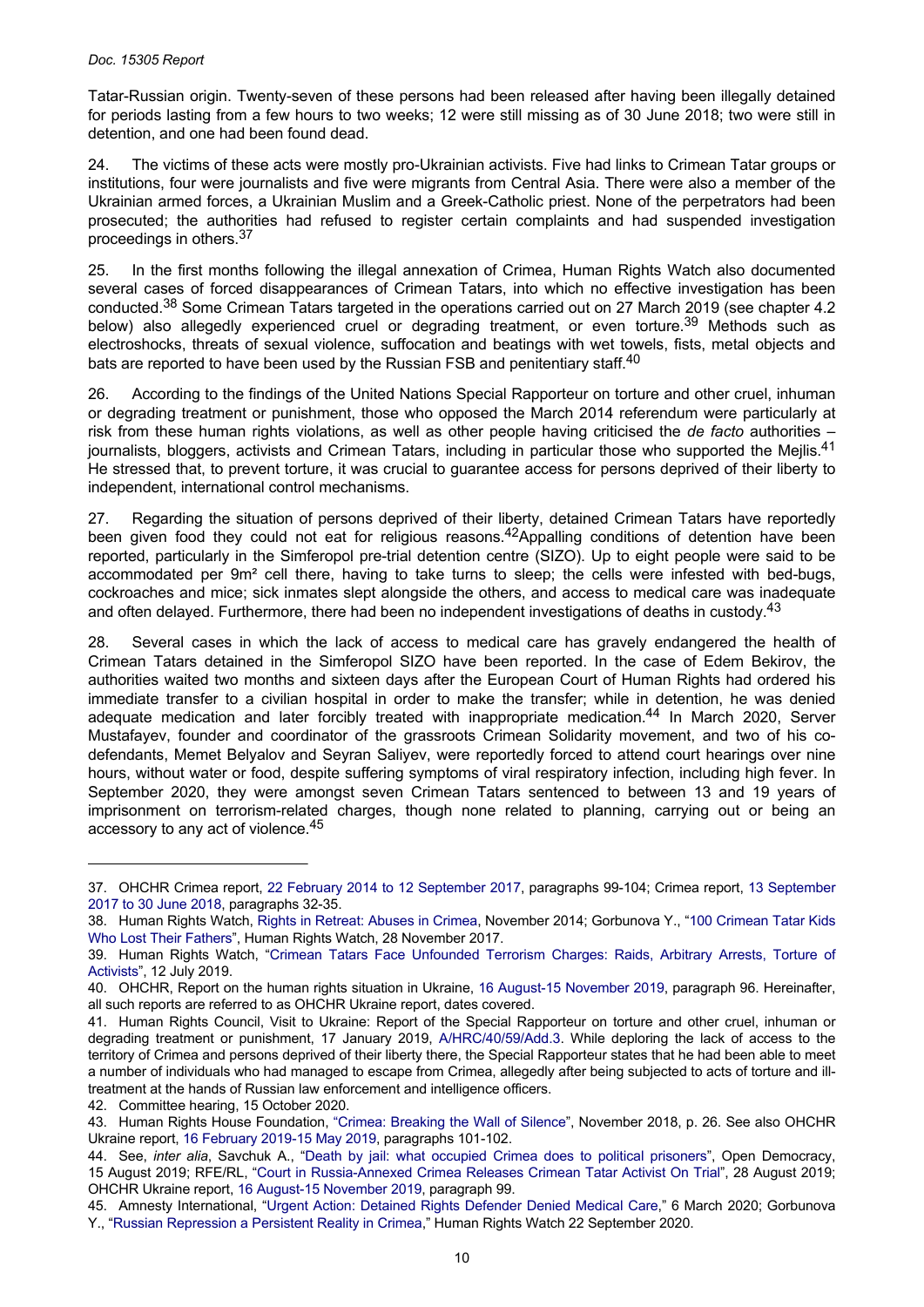#### *4.2. Threats, assaults, illegal searches and arbitrary arrests*

<span id="page-10-0"></span>29. In the first months after the illegal annexation of Crimea, Human Rights Watch gathered evidence of the harassment of Crimean Tatars, as well as threats, physical assaults and unfounded prosecutions, and even convictions based on false accusations, especially extremism- or terrorism-related offences. It has also documented instances of the arrest of Crimean Tatars on trumped-up terrorism charges. The latter cases involved no accusation of planning or carrying out any acts of violence and the prosecutions seem to have been calculated to stifle dissent. Lawyers working on such cases are also subjected to pressure and, especially, threats of disbarment.<sup>46</sup>

30. In 2018, 19 Crimean Tatar men were sentenced to 10- to 24-years' imprisonment following a highly questionable trial on terrorism-related charges on the basis of their alleged affiliation with Hizb ut-Tahrir, despite the fact that none of them were found to have planned, committed or supported any act of violence. Their sentences were upheld on appeal in September 2020.<sup>47</sup> On 12 November 2019, Crimean Tatar human rights defender Emir-Usein Kuku and five co-defendants were similarly sentenced to prison terms of between 7 and 19 years, following their transfer outside Crimea, to the territory of the Russian Federation, for trial; their convictions were also upheld by a military appeals court in June 2020.<sup>48</sup>

There have also been reports of numerous searches carried out by armed and masked members of the security forces in Muslim religious institutions, as well as in businesses and private residences belonging to Crimean Tatars.<sup>49</sup> These operations and searches conducted by the police, the security forces (FSB), the special forces (OMON) and/or the Russian National Guard (Rosgvardia) are reportedly disproportionately directed against the Crimean Tatars and often conducted in a manner failing to respect fundamental rights, culminating in excessive use of force in some cases.<sup>50</sup>

32. Besides the Crimean Tatars detained after such operations, many other Crimean Tatars have received suspended sentences or been placed under house arrest under procedures based on criminal law provisions relating to terrorism, extremism or separatism. In this context, more and more people have found themselves on the "list of terrorists and extremists" kept by the Russian federal financial monitoring service. Their bank accounts are suspended as a result, which prevents them from carrying out day-to-day banking transactions and even from being paid pensions.<sup>51</sup>

33. Where more recent developments are concerned, 26 Crimean Tatars were arrested following house searches carried out on 14 February 2019 in the Oktyabrsky district (three arrests) and a second operation carried out on a particularly large scale on 27 March 2019 in Simferopol and several other areas (23 arrests on the same day), targeting persons accused of being members of the Hizb ut-Tahrir group, which is banned as a terrorist organisation in the Russian Federation but not in Ukraine.<sup>52</sup> Sources claim that false evidence was planted on the premises searched by members of the law enforcement agencies.<sup>53</sup> Eight other Crimean Tatars were arrested on 10 June 2019 in similar circumstances.54 A further 24 Crimean Tatars were arbitrarily arrested in March 2020.<sup>55</sup> Most of the people arrested during the operations of 27 March 2019 are reportedly members of the Crimean Solidarity organisation, an association of journalists and civic activists set up following the events of spring 2014 with the aim of providing support to detainees and their families or the families of missing persons. Such raids and arrests moreover continue: on 17 February 2021, seven Muslim

<sup>46.</sup> See notably Human Rights Watch, "Rights in [Retreat:](https://www.hrw.org/report/2014/11/17/rights-retreat/abuses-crimea) Abuses in Crimea", November 2014; Gorbunova Y., ["Russian](https://www.hrw.org/news/2019/01/14/russian-authorities-increase-pressure-crimean-human-rights-lawyer)  [authorities increase pressure on Crimean Human Rights Lawyer](https://www.hrw.org/news/2019/01/14/russian-authorities-increase-pressure-crimean-human-rights-lawyer)", Human Rights Watch, 14 January 2019.

<sup>47.</sup> Aitkhozhina D., "Harsh sentences for alleged [Hizb-ut-Tahrir](https://www.hrw.org/news/2020/10/01/harsh-sentences-alleged-hizb-ut-tahrir-followers-russia) followers in Russia", Human Rights Watch, 1 October 2020.

<sup>48.</sup> Joint [letter](https://www.hrw.org/news/2020/06/22/joint-letter-human-rights-watch-and-amnesty-international-russias-prosecutor) by Human Rights Watch and Amnesty International to Russia's Prosecutor General, 22 June 2020; frontlinedefenders.org/fr/profile/emir-usein-kuku.

<sup>49.</sup> Report by Nils Muižnieks, Commissioner for Human Rights of the Council of Europe, following his mission in Kyiv, Moscow and Crimea from 7 to 12 September 2014, [CommDH\(2014\)19.](https://rm.coe.int/ref/CommDH(2014)19)

<sup>50.</sup> IPHR et al. (2019), "Fighting terrorism or terrorising activism? [Persecution](https://www.iphronline.org/wp-content/uploads/2019/05/Crimea-report-new-full-lr.pdf) of civic activists in Crimea"; see also Savchuk A., "'My only crime is that I am a Muslim': mass terrorism arrests hit Crimean Tatar solidarity [campaign](https://www.opendemocracy.net/en/odr/my-only-crime-is-that-i-am-a-muslim-mass-terrorism-arrests-hit-crimean-tatar-solidarity-campaign/)", Open Democracy, 1 April 2019.

<sup>51.</sup> At the end of 2018, following a visit to Crimea, several Human Rights Houses put the number of people unlawfully detained on trumped-up charges in Crimea or the Russian Federation at 68. Human Rights House Foundation (2018), p. 6.

<sup>52.</sup> Kharkhiv Human Rights Protection Group (KHPG), "Russia brings terror to more [Crimean](http://khpg.org/en/index.php?id=1550186548) Tatar families", 15 February 2019; RFE/RL, ["Crimean Tatars Detained After House Searches](https://www.rferl.org/a/crimean-tatars-said-detained-after-house-searches/29844868.html)", 27 March 2019.

<sup>53.</sup> IPHR et al. (2019).

<sup>54.</sup> RFE/RL, ["Russian FSB Detains Crimean Tatars After Searching Their Homes"](https://www.rferl.org/a/russian-fsb-detains-crimean-tatar-activists-after-searching-their-homes/29991403.html), 10 June 2019.

<sup>55.</sup> Committee hearing, 15 October 2020.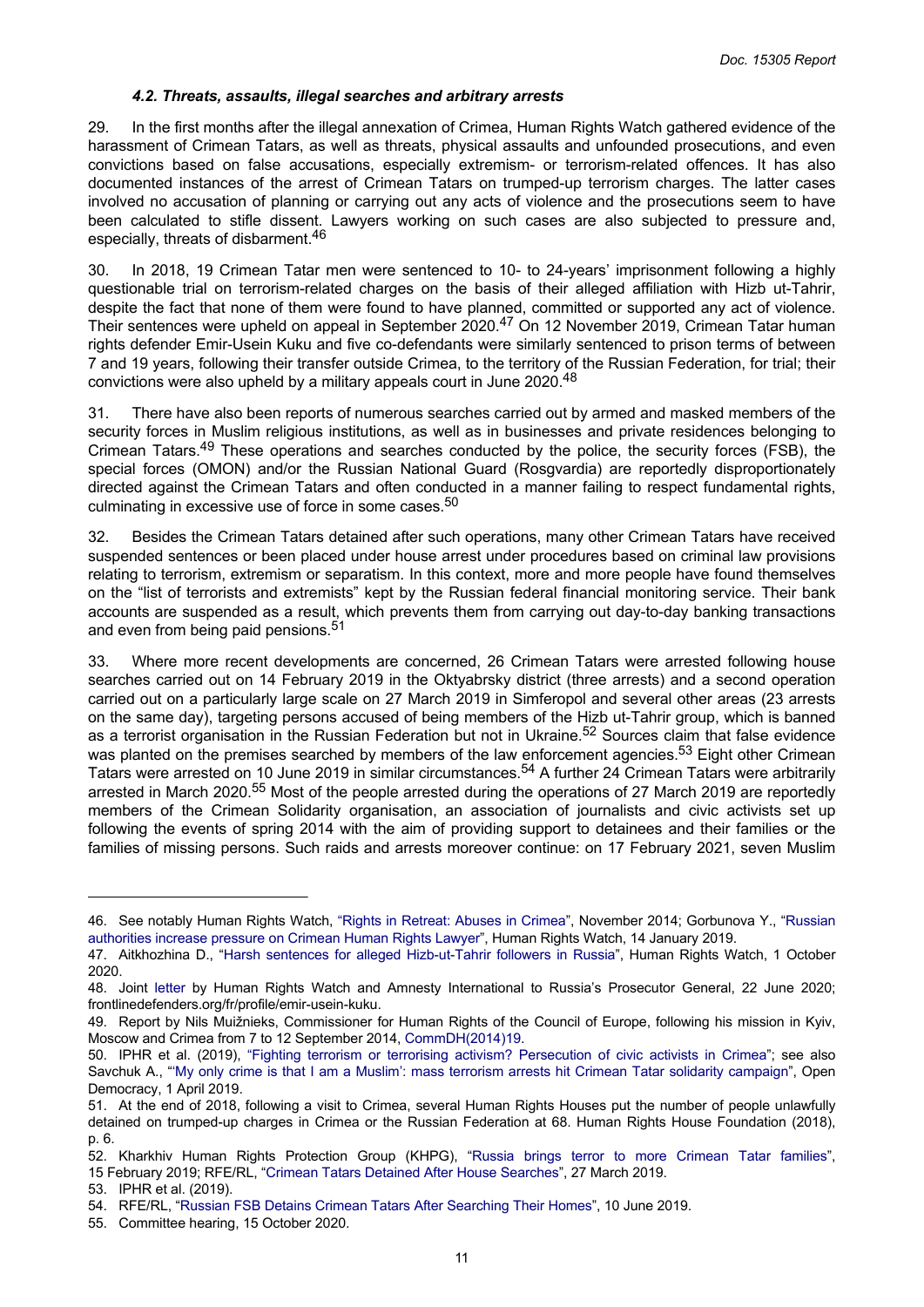<span id="page-11-0"></span>men, of whom six were Crimean Tatars and all of whom were reportedly either members of Crimean Solidarity or had supported some of its activities, were arrested following night-time raids on their homes. Six were accused of involvement with Hizb ut-Tahrir and placed in custody.<sup>56</sup>

34. Those arrested in March 2019 are currently on trial, in several separate trials but facing identical or strongly similar terrorism-related charges, based on Articles 205.1 or 205.2 and Article 278 of the Russian Criminal Code. Defendants who expressed themselves in the Crimean Tatar language at the Southern District Military Court in Rostov-on-Don on 16 March 2021 were expelled from the courtroom.<sup>57</sup>

35. I note with concern the view expressed by numerous observers that accusations of terrorism – which are punished with very severe criminal sanctions – against Crimean Tatars are a powerful means of intimidating or silencing activists opposed to the current regime in Crimea and also serve to create a climate of anti-Muslim feeling among the population.<sup>58</sup> As the Director of Amnesty International Ukraine stated with respect to Crimea Tatar leaders Ilmi Umerov and Akhtem Chiygoz, deputy heads of the Mejlis sentenced to two and eight years' imprisonment in 2017, "It is increasingly clear that leaders of the Crimean Tatar community who dare to speak out against the Russian occupation and illegal annexation of the peninsula face two options: either exile or prison."<sup>59</sup>

36. Pressure is reportedly also exerted through imposing (sometimes disproportionate) administrative fines, repeated house searches, placing people in administrative or preventive detention (often for periods ranging from several months to more than a year), charging individuals with several offences relating to the same events and/or bringing criminal proceedings.<sup>60</sup> This pattern was followed in the cases of Volodymyr Balukh and Emir-Usein Kuku for instance.<sup>61</sup>

37. The Assembly has already expressed concern over the situation of Ukrainian nationals detained in Crimea or the Russian Federation for political reasons or on the basis of false accusations and called on the Russian Federation to release these political prisoners without delay.<sup>62</sup> Many of these issues are currently being examined by the Committee on Legal Affairs and Human Rights in its work on a report on Political prisoners in the Russian Federation, for which I have also been appointed rapporteur.<sup>63</sup> Subverting justice in this manner is clearly contrary to all democratic principles and does much to create a climate of hostility, fear and repression.

# *4.3. Freedom of religion*

38. Incidents targeting both individuals and places of worship, the obligation to re-register religious organisations, searches of religious buildings and restrictions imposed in the name of combating extremism all constitute violations of freedom of religion.<sup>64</sup>

39. As mentioned above, many Crimean Tatars accused of being members of Muslim groups that are banned in the Russian Federation (but not in Ukraine) such as Hizb ut-Tahrir have been prosecuted for terrorism, although they have not called for the commission of any public order offences.<sup>65</sup> Many have had extremely harsh sentences imposed on them and have been transferred to serve them in penitentiary colonies with strict regimes far from Crimea (see further below, 5.4). Other Crimean Tatars have been convicted on the basis of their links with the Tabligh Jamaat religious movement, which is banned as an "extremist" organisation in Russian law (but not in Ukrainian law). While the Russian delegation has drawn attention to the construction of several new mosques which it indicates is ongoing, to the recognition of Muslim religious feasts and to assistance in carrying out the hajj,<sup>66</sup> representatives of civil society observe a lack of trust in the new religious structures that have been put in place since the events of spring 2014;

<sup>56.</sup> Gorbunova Y., ["New Raids and Arrests in Crimea"](https://www.hrw.org/news/2021/02/19/new-raids-and-arrests-crimea), Human Rights Watch, 19 February 2021.

<sup>57.</sup> Coynash H., "[First Russian came for the journalists, and now it's hiding their trials"](http://khpg.org/en/1608808931), KHPG, 29 March 2021.

<sup>58.</sup> Human Rights House Foundation (2018); IPHR et al. (2019); see also Savchuk A. (1 April 2019).

<sup>59.</sup> Amnesty International, "Russia: [Released](https://www.amnesty.org/en/latest/news/2017/10/russia-released-crimean-tatar-leaders-should-be-free-to-return-home-and-speak-out/) Crimean Tatar leaders should be free to return home and speak out," 27 October 2017.

<sup>60.</sup> Committee hearing, 7 March 2019; see also, *inter alia*, Human Rights House Foundation (2018).

<sup>61.</sup> Human Rights House Foundation (2018), p. 31-33.

<sup>62.</sup> [Resolution 2231 \(2018\)](https://pace.coe.int/en/files/24994) "Ukrainian citizens detained as political prisoners by the Russian Federation".

<sup>63.</sup> Motion for a resolution tabled on 28 January 2020, [Doc. 15049.](https://pace.coe.int/en/files/28465)

<sup>64.</sup> OHCHR Crimea report, [22 February 2014 to 12 September 2017,](https://www.ohchr.org/Documents/Countries/UA/Crimea2014_2017_EN.pdf) paragraphs 136-145; Crimea report, [13 September](https://www.ohchr.org/Documents/Countries/UA/CrimeaThematicReport10Sept2018_EN.pdf)  [2017 to 30 June 2018,](https://www.ohchr.org/Documents/Countries/UA/CrimeaThematicReport10Sept2018_EN.pdf) paragraphs 39-42.

<sup>65.</sup> OHCHR Ukraine report, 16 [November](https://www.ohchr.org/Documents/Countries/UA/ReportUkraine16Nov2018-15Feb2019.pdf) 2018-15 February 2019, paragraphs 107-109. See also Forum 18, ["Crimea:](http://www.forum18.org/archive.php?article_id=2470)  [Residents 'don't believe' FSB allegations against imam"](http://www.forum18.org/archive.php?article_id=2470), 24 April 2019.

<sup>66.</sup> Written communication of the Russian delegation to the Parliamentary Assembly, 24 September 2019; Committee hearing, 15 October 2020.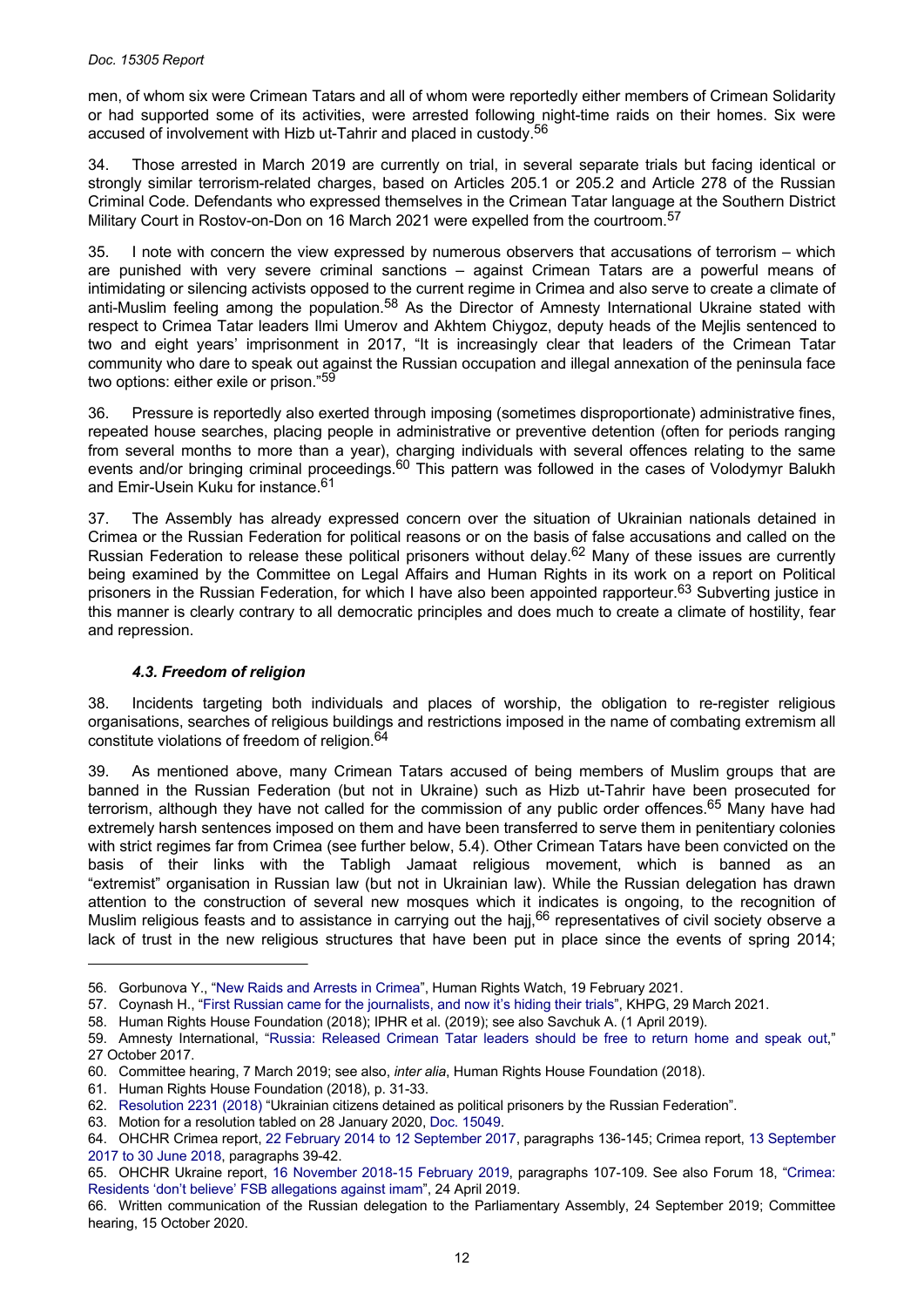<span id="page-12-0"></span>moreover, leaders of Muslim communities not affiliated to the Spiritual Administration of Muslims of Crimea, but who, prior to occupation, had been granted the right to use mosques indefinitely, reportedly faced a growing trend of prosecutions for proselytism since early 2020.<sup>67</sup>

40. Where other religions are concerned, the numbers of parishes and priests of the Ukrainian Orthodox church have fallen heavily in Crimea since spring 2014, and the lease granted to the Ukrainian Orthodox cathedral, concluded in 2002 between that church and the Ukrainian authorities, was revoked on 28 June 2019 by an arbitration tribunal in Crimea.<sup>68</sup> The Orthodox Church of Ukraine has repeatedly been denied registration in Crimea; courts have ordered the eviction and demolition of places of worship under Russian law, and the number of parishes and priests has dropped dramatically.<sup>69</sup> Jehovah's Witnesses have been imprisoned under Russian criminal legislation on the charge of involvement in an "extremist" organisation banned under Russian law, although this religious movement is not banned in Ukraine; one-third of house searches documented in Crimea in 2020 are reported to have concerned Jehovah's Witnesses.<sup>70</sup>

#### *4.4. Freedom of expression and of peaceful assembly and access to information*

41. In the months following the illegal annexation of Crimea, the former Chairman of the Mejlis of the Crimean Tatar people, Mr Mustafa Dzhemilev (a member of our Assembly since October 2006) and the current Chairman, Mr Refat Chubarov, were banned from entering Crimea as from 22 April and 5 July 2014 respectively.<sup>71</sup> On 26 April 2016, the so-called Supreme Court of Crimea, followed by the Supreme Court of the Russian Federation on 29 September 2016, declared the Mejlis of the Crimean Tatars an extremist organisation and outlawed its activities.<sup>72</sup> The ban on the Mejlis remains in force despite a decision of the International Court of Justice in 2017 (see section 7 below). Mr Dzhemiliev is currently on trial *in absentia* in Crimea. The ban on his entering Crimea was recently reported to have been extended for a further 15 years from the initial 5 years; he will be over 90 years old when it ends in 2034.<sup>73</sup>

42. The Crimean Tatars' main television channel, ATR, was refused a broadcasting licence and forced to stop broadcasting on 1 April 2015. The move came after the de facto authorities put pressure on ATR to change its editorial policy, which was highly critical of the illegal annexation of Crimea. Two radio stations and a children's TV channel owned by the same Crimean Tatar businessman as ATR, together with the Crimean Tatar news agency QHA, suffered the same fate.<sup>74</sup> While more than 3 000 media outlets were allowed to work under Ukrainian legislation, only 232 were (re-)registered on 1 April 2015.<sup>75</sup> Such broadcasting restrictions and the regular blocking of internet sites mean residents of Crimea are in an information vacuum, and leave Crimean Tatars feeling isolated, forgotten and threatened.<sup>76</sup>

43. Journalists covering events organised by Crimean Tatars have been attacked or investigated for "extremist" activities.<sup>77</sup> There is a pattern of journalists being denied entry to Crimea, and some have been banned from entering the territory of the Russian Federation for decades. On 18 January 2020, Ukrainian journalist Taras Ibrahimov, who had been reporting on events in Crimea and working *inter alia* for an outlet of RFE/RL focusing on Crimea, was denied entry to Crimea and banned from entering the Russian Federation until 2054.<sup>78</sup> This contributes to the isolation of Crimea and to a lack of independent reporting about the situation in Crimea outside the peninsula.

<sup>67.</sup> Bilateral meeting with representatives of civil society, June 2019; OHCHR Ukraine report, 16 [February-31](https://www.ohchr.org/Documents/Countries/UA/30thReportUkraine_EN.pdf) July 2020, paragraph 112.

<sup>68.</sup> Coynash H., "Russia seizes main [Cathedral](http://khpg.org/en/index.php?id=1561759599) and centre of the Orthodox Church of Ukraine in occupied Crimea", KHPG, 1 July 2019.

<sup>69.</sup> OHCHR Ukraine report, [1 August 2020-31 January 2021,](https://www.ohchr.org/Documents/Countries/UA/31stReportUkraine-en.pdf) paragraphs 101-102.

<sup>70.</sup> Forum 18, "Crimea: [Prisoner](http://www.forum18.org/archive.php?article_id=2496) sent to Russia, more awaiting trial", 26 July 2019; OHCHR Ukraine report, 16 [February-31](https://www.ohchr.org/Documents/Countries/UA/30thReportUkraine_EN.pdf) July 2020, paragraph 113 and boxed section after paragraph 115; Ukraine report, 1 [August](https://www.ohchr.org/Documents/Countries/UA/31stReportUkraine-en.pdf)  [2020-31 January 2021,](https://www.ohchr.org/Documents/Countries/UA/31stReportUkraine-en.pdf) paragraph 103.

<sup>71.</sup> Commissioner for Human Rights, [CommDH\(2014\)19.](https://rm.coe.int/ref/CommDH(2014)19)

<sup>72.</sup> See [A/RES/71/205](https://undocs.org/en/A/RES/71/205), [A/RES/72/190](https://undocs.org/en/A/RES/72/190) and [A/RES/73/263.](https://undocs.org/en/A/RES/73/263)

<sup>73.</sup> Coynash H., "Russia bans Crimean Tatar leader Mustafa [Dzhemilev](http://khpg.org/en/1608808877) for longer than he spent in Soviet labour [camps"](http://khpg.org/en/1608808877), KHPG, 9 March 2021.

<sup>74.</sup> Shevchenko V., "Crimean Tatar media ['silenced](https://www.bbc.com/news/world-europe-32145218) by Russia'*"*, BBC Monitoring, 1 April 2015; Reporters without borders, "[FSB warns Tatar newspaper editor in Crimea](https://rsf.org/en/news/summary-attacks-media)*"*, 18 September 2014.

<sup>75.</sup> OHCHR Crimea report, [22 February 2014 to 12 September 2017,](https://www.ohchr.org/Documents/Countries/UA/Crimea2014_2017_EN.pdf) paragraph 157.

<sup>76.</sup> Committee hearing, 15 October 2020.

<sup>77.</sup> OSCE Representative on Freedom of the Media, "[Pressure on Tatar media must stop](https://www.osce.org/fom/123790)*"*, Vienna, 19 September 2014.

<sup>78.</sup> Lokshina T., "Crimea bans for [journalists](https://www.hrw.org/news/2020/01/21/crimea-bans-journalists-are-choking-truth) are choking the truth", Human Rights Watch, 21 January 2020; OHCHR Ukraine report, [16 November 2019-15 February 2020,](https://www.ohchr.org/Documents/Countries/UA/29thReportUkraine_EN.pdf) paragraphs 116-117.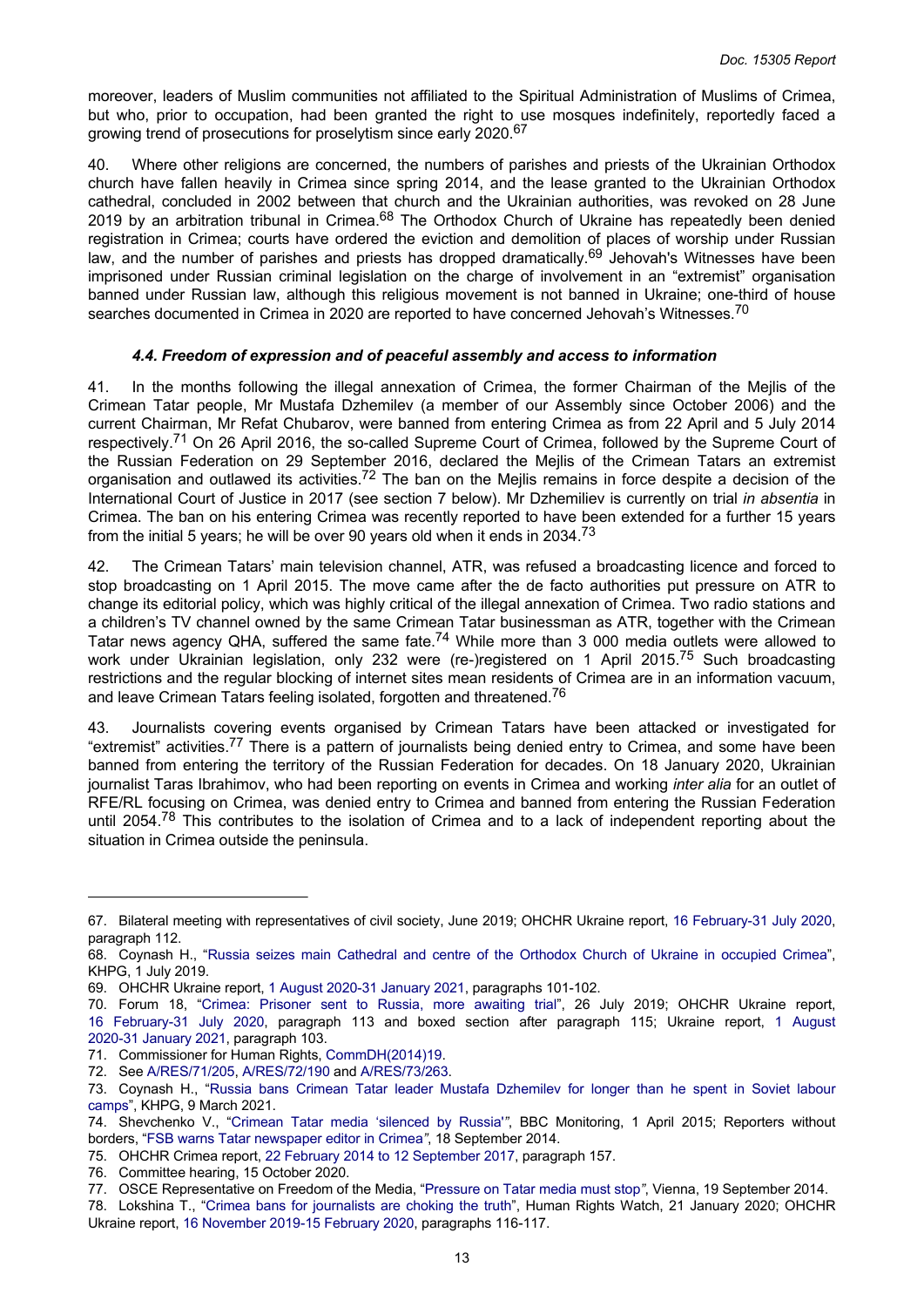#### <span id="page-13-0"></span>*Doc. 15305 Report*

44. Many Ukrainian websites, together with the sites of the Crimean Tatar Mejlis, Hizb ut-Tahrir and the Jehovah's Witnesses are blocked by several internet providers in Crimea.<sup>79</sup> Signals from a number of Ukrainian radio channels have also been jammed or replaced by signals from Russian channels in many areas in northern Crimea.<sup>80</sup>

45. Other actions are taken to silence critics or voices of dissent. Freedom of expression is violated by the excessively widespread application of legislation against extremism, as mentioned above. Even people who demonstrate individually are regularly prosecuted.<sup>81</sup> On 18 December 2017, more than 70 Crimean Tatar activists were tried simultaneously for having staged peaceful, individual protests in various locations in Crimea – although single-person picketing does not require prior authorisation.<sup>82</sup> As far as the right of peaceful assembly is concerned, there are reports of arbitrary arrests and prosecutions in breach of that right.<sup>83</sup>

## *4.5. Language rights*

46. With regard to the use of languages, the Crimean Tatar language has been recognised as a State language in the constitution of Crimea and it has been reported that new signs in Crimean Tatar had recently been placed on some public buildings.<sup>84</sup> The Russian parliamentary delegation has stated that since 2014, the number of classes in which the Crimean Tatar language is the language of instruction has increased.<sup>85</sup> However, the formal linguistic status assigned to educational establishments that are supposed to provide such teaching does not always correspond to the reality on the ground: there are reportedly no longer any schools where teaching is solely in the Crimean Tatar language.<sup>86</sup> The committee has also heard that, while 31 000 pupils are enrolled in Crimean Tatar language classes, the recognition of the Crimean Tatar language has not led to more children receiving instruction in this language, as parents are discouraged from requesting it.<sup>87</sup> Moreover, as noted above (section 5.2), Crimean Tatars facing criminal charges have been denied the possibility of expressing themselves in their language during their trial.

47. The possibility of following a course of study in Ukrainian in Crimea has fallen by 98% since the 2013/2014 school year. It is said that only 0.2% of pupils were taught in Ukrainian during the 2018-2019 school year.<sup>88</sup>

48. The refusal by the authorities in Crimea to grant a licence to media outlets broadcasting or produced in the minority languages in Crimea can also be considered a violation of the language rights of the persons who belong to these minorities.

## **5. Violations of international humanitarian law**

# *5.1. Illegal application of Russian law in Crimea*

49. The Russian Federation is imposing its legal system in Crimea. This is contrary to international humanitarian law and has been repeatedly condemned by the United Nations General Assembly.<sup>89</sup>

<sup>79.</sup> Crimean Human Rights Group, "10 Providers Blocking [Completely](https://crimeahrg.org/en/10-providers-blocking-completely-14-ukrainian-information-websites-in-crimea/) 14 Ukrainian Information Websites in Crimea", 12 July 2019; "Providers in Crimea are blocking minimum 14 websites [completely](https://crimeahrg.org/en/providers-in-crimea-are-blocking-minimum-14-websites-completely-monitoring/) – monitoring", 9 April 2019; "[Blocking](https://crimeahrg.org/en/blocking-ukrainian-websites-in-crimea-completely-11-and-partially-19-monitoring/)  [Ukrainian websites in Crimea: completely 11 and partially – 19 \(monitoring\)"](https://crimeahrg.org/en/blocking-ukrainian-websites-in-crimea-completely-11-and-partially-19-monitoring/).

<sup>80.</sup> Crimean Human Rights Group, "In Most Settlements of Northern Crimea Ukrainian FM [Frequencies](https://crimeahrg.org/en/in-most-settlements-of-northern-crimea-ukrainian-fm-frequencies-seized-by-russian-broadcasters/) Seized by Russian [Broadcasters](https://crimeahrg.org/en/in-most-settlements-of-northern-crimea-ukrainian-fm-frequencies-seized-by-russian-broadcasters/)", 28 June 2019; "Ukrainian Radio Signal from [Chaplynka](https://crimeahrg.org/en/ukrainian-radio-signal-from-chaplynka-and-chongar-towers-blocked-in-north-of-crimea/) and Chongar Towers Blocked in North of [Crimea](https://crimeahrg.org/en/ukrainian-radio-signal-from-chaplynka-and-chongar-towers-blocked-in-north-of-crimea/)", 28 June 2019; "No Ukrainian FM Radio Station Signal in Minimum 10 Northern Crimean [Settlements](https://crimeahrg.org/en/no-ukrainian-fm-radio-station-signal-in-minimum-10-northern-crimean-settlements/)", 9 December 2018; "Radio [Broadcasting](https://crimeahrg.org/en/radio-broadcasting-to-crimea-from-a-new-ukrainian-tower-jammed-by-russian-signal/) to Crimea from a New Ukrainian Tower Jammed By Russian Signal", 25 July 2018.

<sup>81.</sup> Amnesty International, ["Crimea: Release elderly Crimean Tatar locked up for holding up a placard](https://www.amnesty.org/en/latest/news/2017/08/crimea-release-elderly-crimean-tatar-locked-up-for-holding-up-a-placard/)," 10 August 2017.

<sup>82.</sup> Amnesty International, "Crimea: More than 70 Crimean Tatar activists put on trial [simultaneously](https://www.amnesty.org/en/latest/news/2017/12/crimea-more-than-70-crimean-tatar-activists-put-on-trial-simultaneously-in-brazen-crackdown/) in brazen [crackdown](https://www.amnesty.org/en/latest/news/2017/12/crimea-more-than-70-crimean-tatar-activists-put-on-trial-simultaneously-in-brazen-crackdown/)", 18 December 2017.

<sup>83.</sup> OHCHR Crimea report, 22 February 2014 to 12 [September](https://www.ohchr.org/Documents/Countries/UA/Crimea2014_2017_EN.pdf) 2017; Crimea report, 13 [September](https://www.ohchr.org/Documents/Countries/UA/CrimeaThematicReport10Sept2018_EN.pdf) 2017 to 30 June [2018.](https://www.ohchr.org/Documents/Countries/UA/CrimeaThematicReport10Sept2018_EN.pdf)

<sup>84.</sup> Gorbunova Y., ["100 Crimean Tatar Kids Who Lost Their Fathers"](https://www.hrw.org/news/2017/11/28/100-crimean-tatar-kids-who-lost-their-fathers), Human Rights Watch, 28 November 2017.

<sup>85.</sup> Written communication of the Russian delegation to the Parliamentary Assembly, 24 September 2019.

<sup>86.</sup> OHCHR Ukraine report, 16 [February](https://www.ohchr.org/Documents/Countries/UA/ReportUkraine16Feb-15May2019_EN.pdf) 2019-15 May 2019, paragraphs 104-105; Crimean Human Rights Group, ["No](https://crimeahrg.org/en/no-ukrainian-language-media-school-has-remained-in-crimea/)  [Ukrainian language media school has remained in Crimea](https://crimeahrg.org/en/no-ukrainian-language-media-school-has-remained-in-crimea/)", 14 March 2019.

<sup>87.</sup> Committee hearing, 15 October 2020.

<sup>88.</sup> OHCHR Ukraine report, 16 [February](https://www.ohchr.org/Documents/Countries/UA/ReportUkraine16Feb-15May2019_EN.pdf) 2019-15 May 2019, paragraphs 104-105; Crimean Human Rights Group, ["No](https://crimeahrg.org/en/no-ukrainian-language-media-school-has-remained-in-crimea/)  [Ukrainian language media school has remained in Crimea](https://crimeahrg.org/en/no-ukrainian-language-media-school-has-remained-in-crimea/)", 14 March 2019.

<sup>89.</sup> See, *inter alia*[, A/RES/73/263](https://undocs.org/en/A/RES/73/263), [A/RES/74/168](https://undocs.org/en/a/res/74/168) and [A/RES/75/192.](https://undocs.org/en/a/res/75/192)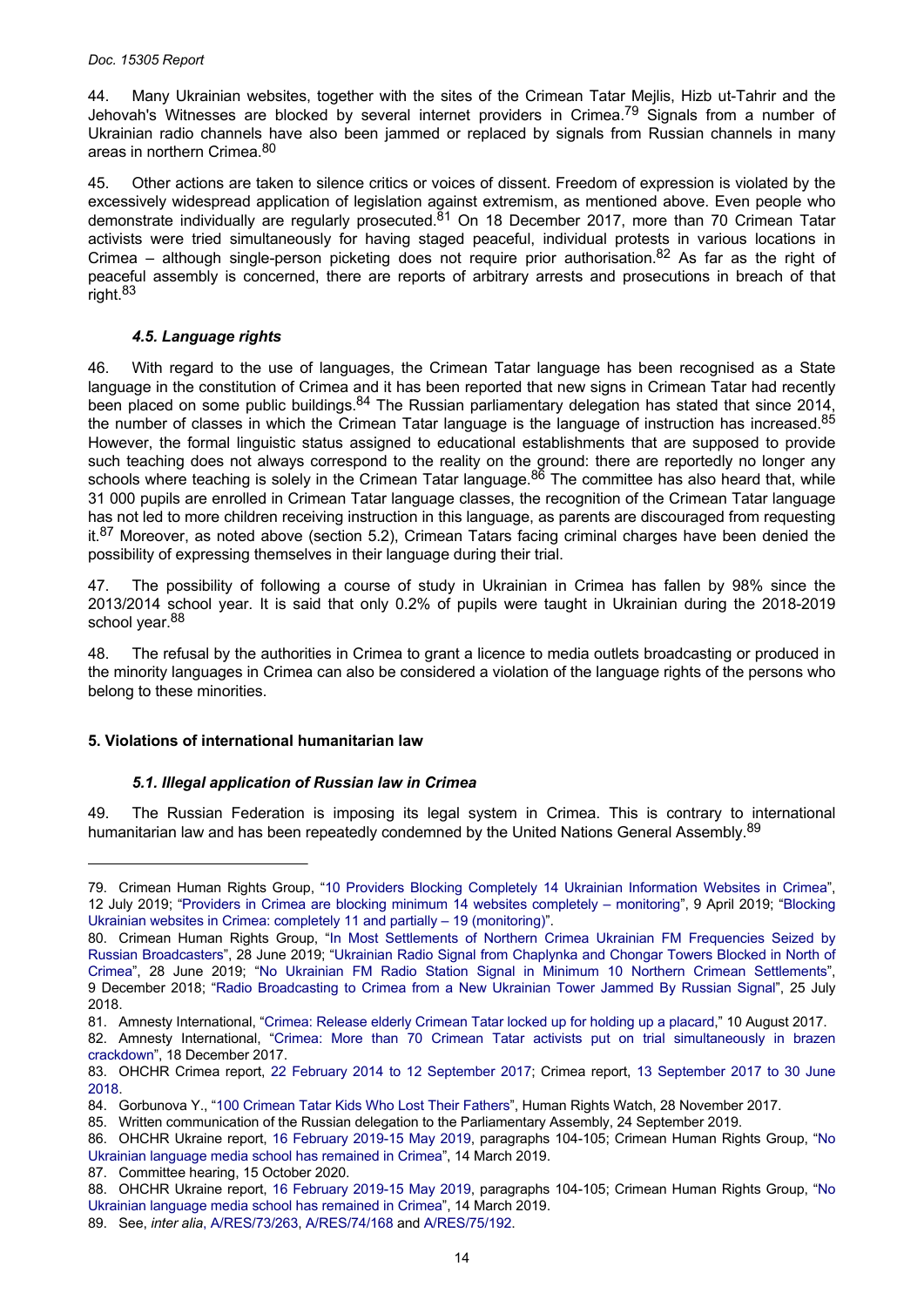<span id="page-14-0"></span>50. According to the OHCHR, the application of this legislation has a disproportionate impact on practising Muslims and members of religious organisations that are banned in the Russian Federation. As I have already pointed out, the Hizb ut-Tahrir organisation, of whom some persons – chiefly Crimean Tatars – were alleged to be members and targeted in a massive operation carried out on 27 March 2019 (see above) is classified as a terrorist organisation and banned in the Russian Federation but not in Ukraine.<sup>90</sup> Prior to the operation on 27 March 2019, 27 Crimean Tatars accused of organising or participating in that organisation's activities had already been prosecuted under the Russian Criminal Code.<sup>91</sup> Such prosecutions are moreover carried out in military courts.

51. Furthermore, Russian law is being applied retroactively, including in the area of criminal law, which constitutes a breach of human rights. For example, on 11 September 2017, a Crimean court sentenced one of the deputy speakers of the Mejlis, Akhtem Chiygoz, to eight years' imprisonment for offences under the Russian Criminal Code, dating from 26 February 2014.<sup>92</sup> In January 2018, Enver Krosh was detained due to a message published on social networks back in 2013.<sup>93</sup> On 7 December 2018, the Crimean Tatar Emil Kurbedinov, a lawyer, who in particular had defended several individuals accused of being members of organisations that were outlawed in the Russian Federation, was sentenced to five days in administrative detention for having published on social networks – before Russian legislation was applied *de facto* in Crimea  $-$  symbols regarded as extremist under Russian law.  $94$ 

# *5.2. "Passportisation" and forcible transfers and deportation of non-Russian citizens*

52. As of 18 March 2014, all persons resident in Crimea automatically acquired Russian citizenship unless they expressly objected within one month. However, the conditions allowing a person to refuse Russian nationality were both lacking in transparency and very restrictive, depriving many individuals of any real possibility of making a choice. Some people who were nevertheless able to refuse Russian nationality were deported.95

53. The effect of the "passportisation" process has been to compel residents of Crimea, including Crimean Tatars to adopt Russian citizenship in order not to be treated as foreigners. Those who did not do so laid themselves open to discrimination in areas such as employment, education and health, including being denied access to the distribution of personal protective equipment and sanitising products during the pandemic.<sup>96</sup> Hundreds of individuals who are considered foreigners under Russian Federation immigration law have been deported since 2014, including high numbers of Ukrainian citizens. Those expelled are frequently banned from entering the Russian Federation for up to 10 years; due to the fact that the Russian Federation applies Russian law in Crimea, this in effect also bans them from returning to Crimea.<sup>97</sup>

54. The imposition of Russian citizenship on detainees originally from Crimea has moreover led to the denial of Ukrainian consular visits to them in places of detention in the Russian Federation.<sup>98</sup>

## *5.3. Forced conscription*

55. The OHCHR has reported that ten conscription campaigns have been run in Crimea since the beginning of the occupation; in the most recent campaign, at least 3 000 men from Crimea were enlisted into the Russian armed forces. The total number of men concerned is now over 21 000<sup>99</sup>. Since 2017, Russian legislation has provided that conscripts from Crimea may be transferred to the territory of the Russian Federation to carry out their military service. Those who do not wish to undertake military service in the

<sup>90.</sup> OHCHR Ukraine report, 16 [February](https://www.ohchr.org/Documents/Countries/UA/ReportUkraine16Feb-15May2019_EN.pdf) 2019-15 May 2019, paragraphs 96-98; IPHR et al. (2019), section III.C.i "What is Hizb ut-Tahrir?".

<sup>91.</sup> RFE/RL, ["Crimean Tatars Detained After House Searches"](https://www.rferl.org/a/crimean-tatars-said-detained-after-house-searches/29844868.html), 27 March 2019.

<sup>92.</sup> Shortly afterwards, he was released and returned to Kyiv. Amnesty International, "Crimean Tatar leaders [released"](https://www.amnesty.org/download/Documents/EUR5074302017ENGLISH.pdf), 10 November 2017; for more details of his case, see Amnesty International, ["Crimea in the Dark: The silencing of dissent"](https://www.amnesty.org/download/Documents/EUR5053302016ENGLISH.PDF), 2016, p. 4-5.

<sup>93.</sup> IPHR et al. (2019), paragraph 37.

<sup>94.</sup> OHCHR Ukraine report, 16 [February](https://www.ohchr.org/Documents/Countries/UA/ReportUkraine16Feb-15May2019_EN.pdf) 2019-15 May 2019, paragraph 104; Amnesty International, "[Crimea:](https://www.amnesty.org/en/latest/news/2018/12/crimea-lawyer-detained-in-latest-campaign-of-harassment-of-human-rights-defenders/) Lawyer [detained in latest campaign of harassment of human rights defenders"](https://www.amnesty.org/en/latest/news/2018/12/crimea-lawyer-detained-in-latest-campaign-of-harassment-of-human-rights-defenders/), 6 December 2018.

<sup>95.</sup> Commissioner for Human Rights, [CommDH\(2014\)19.](https://rm.coe.int/ref/CommDH(2014)19)

<sup>96.</sup> Commissioner for Human Rights, [CommDH\(2014\)19;](https://rm.coe.int/ref/CommDH(2014)19) OHCHR Crimea report, 22 February 2014 to 12 [September](https://www.ohchr.org/Documents/Countries/UA/Crimea2014_2017_EN.pdf)  [2017,](https://www.ohchr.org/Documents/Countries/UA/Crimea2014_2017_EN.pdf) paragraphs 55-72; Committee hearing, 15 October 2020.

<sup>97.</sup> OHCHR Ukraine report, 16 [November](https://www.ohchr.org/Documents/Countries/UA/29thReportUkraine_EN.pdf) 2019-15 February 2020, paragraph 116; Ukraine report, 1 [August](https://www.ohchr.org/Documents/Countries/UA/31stReportUkraine-en.pdf)  [2020-31 January 2021,](https://www.ohchr.org/Documents/Countries/UA/31stReportUkraine-en.pdf) paragraph 104, and sources cited therein.

<sup>98.</sup> OHCHR Ukraine report, [16 August-15 November 2019,](https://www.ohchr.org/Documents/Countries/UA/28thReportUkraine_EN.pdf) paragraph 97.

<sup>99.</sup> OHCHR Ukraine report, [16 November 2019-15 February 2020,](https://www.ohchr.org/Documents/Countries/UA/29thReportUkraine_EN.pdf) paragraph 113.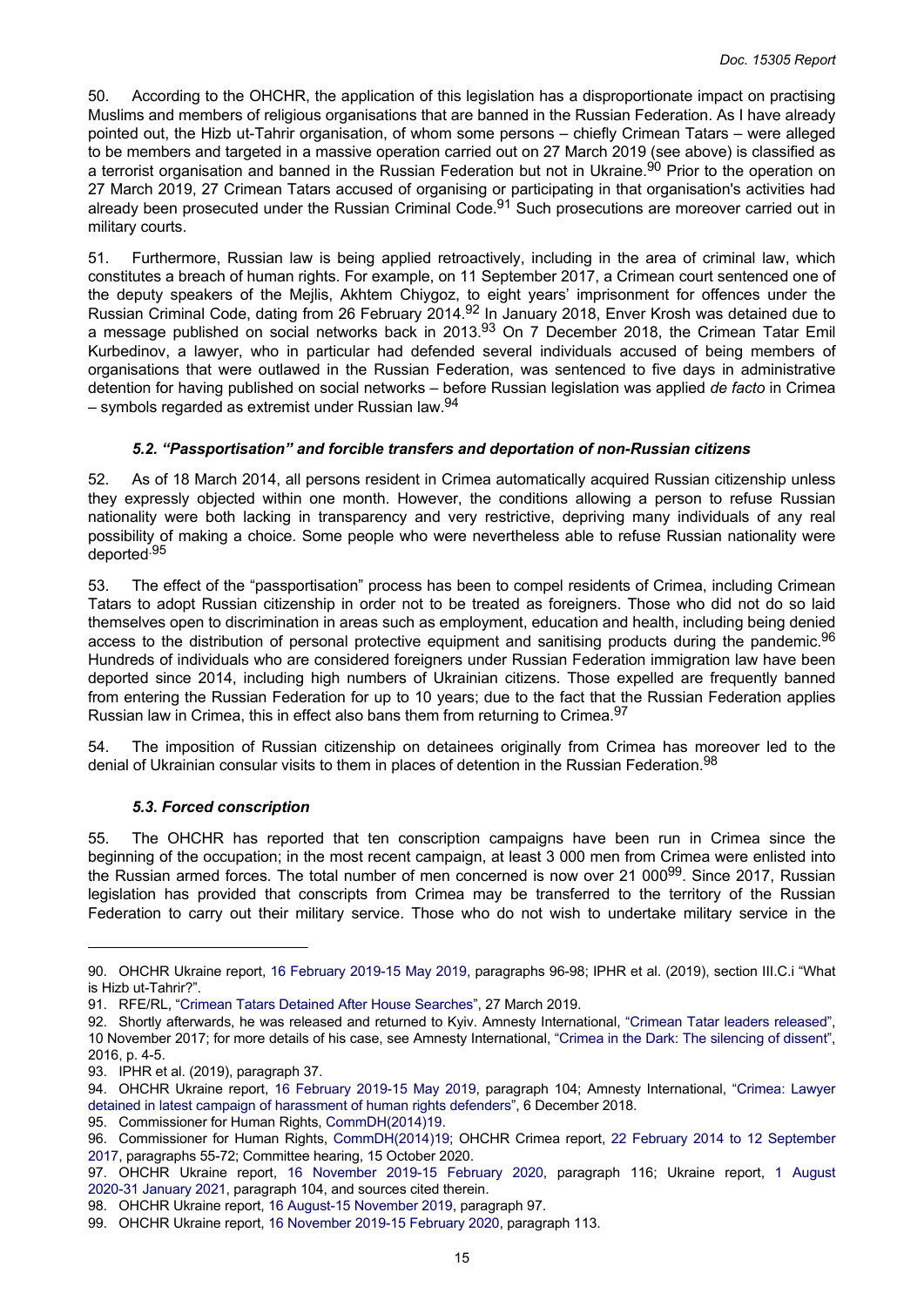<span id="page-15-0"></span>Russian armed forces, including Crimean Tatars, face prosecution; they are subject to a fine or up to two years' imprisonment, which does not however absolve them from the obligation to carry out military service. Many consider they have no option but to leave Crimea. Forcing persons who are protected under international humanitarian law to serve in the armed forces of an occupying power is however contrary to international humanitarian law.<sup>100</sup>

# *5.4. Transfers of detainees to the territory of the Russian Federation*

56. The Russian Federation is continuing to transfer detainees to its own territory, in violation of international law. These individuals then find themselves a long way from their families, who are rarely able to afford to travel, and from their lawyers, whose ability to defend them is therefore significantly reduced.<sup>101</sup> According to the findings of the United Nations Special Rapporteur on torture and other cruel, inhuman or degrading treatment or punishment, hundreds of prisoners and others held in provisional detention have been transferred to the Russian Federation, and some of them incarcerated in high-security penitentiary colonies in Siberia<sup>102</sup>.

57. Many of these detainees are Crimean Tatars, prosecuted for alleged membership in Hizb Ut-Tahrir (banned under Russian Federation law but not Ukrainian law – see above, 4.3) and sentenced for excessively long periods. Their detention in remote facilities far from Crimea, cut off from family contacts, exacerbates their vulnerability to torture and inhuman and degrading treatment, as in the case of Teimur Rza-ogly Abdullaiev.<sup>103</sup>

## **6. Obstacles to monitoring human rights**

58. No international organisation has been able to gain access to the Crimean peninsula since 2014. Neither the Council of Europe Commissioner for Human Rights, who undertook a mission to Crimea in September 2014, nor the OSCE High Commissioner for National Minorities, who made a series of visits to Ukraine, including Crimea, between 8 March and 17 April 2014,<sup>104</sup> has been able to return to Crimea since. The United Nations Human Rights Monitoring Mission in Ukraine also continues to be denied access to Crimea, despite its mandate, which covers the entire territory of Ukraine within its internationally recognised borders.<sup>105</sup>

59. I wish to highlight the considerations set out by the Assembly in its [Resolution](https://pace.coe.int/en/files/25168) 2240 (2018) "Unlimited access to member states, including "grey zones", by Council of Europe and United Nations monitoring bodies". I would emphasise in this regard the importance of a constructive attitude on the part of both the *de jure* and the *de facto* authorities in order to permit the effective monitoring of the human rights situation in these areas. As pointed out by the Assembly in the above resolution, it should be noted that the activities of human rights monitoring bodies with respect to territories under the control of de facto authorities, including their contacts with those authorities and visits to the territories concerned, do not constitute and should not be presented as recognition of the legitimacy of those authorities under international law.

## **7. Ongoing international judicial or arbitration proceedings**

60. A number of judicial or arbitration procedures linked to the situation of the Crimean Tatars are currently pending before international bodies.

<sup>100.</sup> OHCHR Crimea report, [22 February 2014 to 12 September 2017,](https://www.ohchr.org/Documents/Countries/UA/Crimea2014_2017_EN.pdf) paragraphs 120-122; Crimea report, [13 September](https://www.ohchr.org/Documents/Countries/UA/CrimeaThematicReport10Sept2018_EN.pdf)  2017 to 30 June [2018,](https://www.ohchr.org/Documents/Countries/UA/CrimeaThematicReport10Sept2018_EN.pdf) paragraphs 71-74; Ukraine report, 16 [November](https://www.ohchr.org/Documents/Countries/UA/ReportUkraine16Nov2018-15Feb2019.pdf) 2018-15 February 2019, paragraph 114; Ukraine report, [16 November 2019-15 February 2020,](https://www.ohchr.org/Documents/Countries/UA/29thReportUkraine_EN.pdf) paragraphs 114-115.

<sup>101.</sup> Committee hearing, 7 March 2019.

<sup>102.</sup> Human Rights Council, Visit to Ukraine: Report of the Special Rapporteur on torture and other cruel, inhuman or degrading treatment or punishment, 17 January 2019, [A/HRC/40/59/Add.3](https://undocs.org/en/A/HRC/40/59/Add.3), paragraph 105. While deploring the lack of access to the territory of Crimea and persons deprived of their liberty there, the Special Rapporteur stated that he had been able to meet a number of individuals who had managed to escape from Crimea, allegedly after being subjected to acts of torture and ill-treatment at the hands of Russian law enforcement and intelligence officers.

<sup>103.</sup> OHCHR Ukraine report, 16 August-15 [November](https://www.ohchr.org/Documents/Countries/UA/28thReportUkraine_EN.pdf) 2019, paragraph 98; Ukraine report, 1 August [2020-31](https://www.ohchr.org/Documents/Countries/UA/31stReportUkraine-en.pdf) January [2021,](https://www.ohchr.org/Documents/Countries/UA/31stReportUkraine-en.pdf) paragraphs 108-109; Coynash H., "Crimean Tatar political prisoner with [dangerous](http://khpg.org/en/1605737846) Covid-19 symptoms thrown into [punishment cell"](http://khpg.org/en/1605737846), KHPG, 19 November 2020.

<sup>104.</sup> Commissioner for Human Rights, [CommDH\(2014\)19;](https://rm.coe.int/ref/CommDH(2014)19) OSCE HCNM and OSCE ODIHR (2014).

<sup>105.</sup> See [A/RES/71/205](https://undocs.org/en/A/RES/71/205) and [A/RES/72/190.](https://undocs.org/en/A/RES/72/190)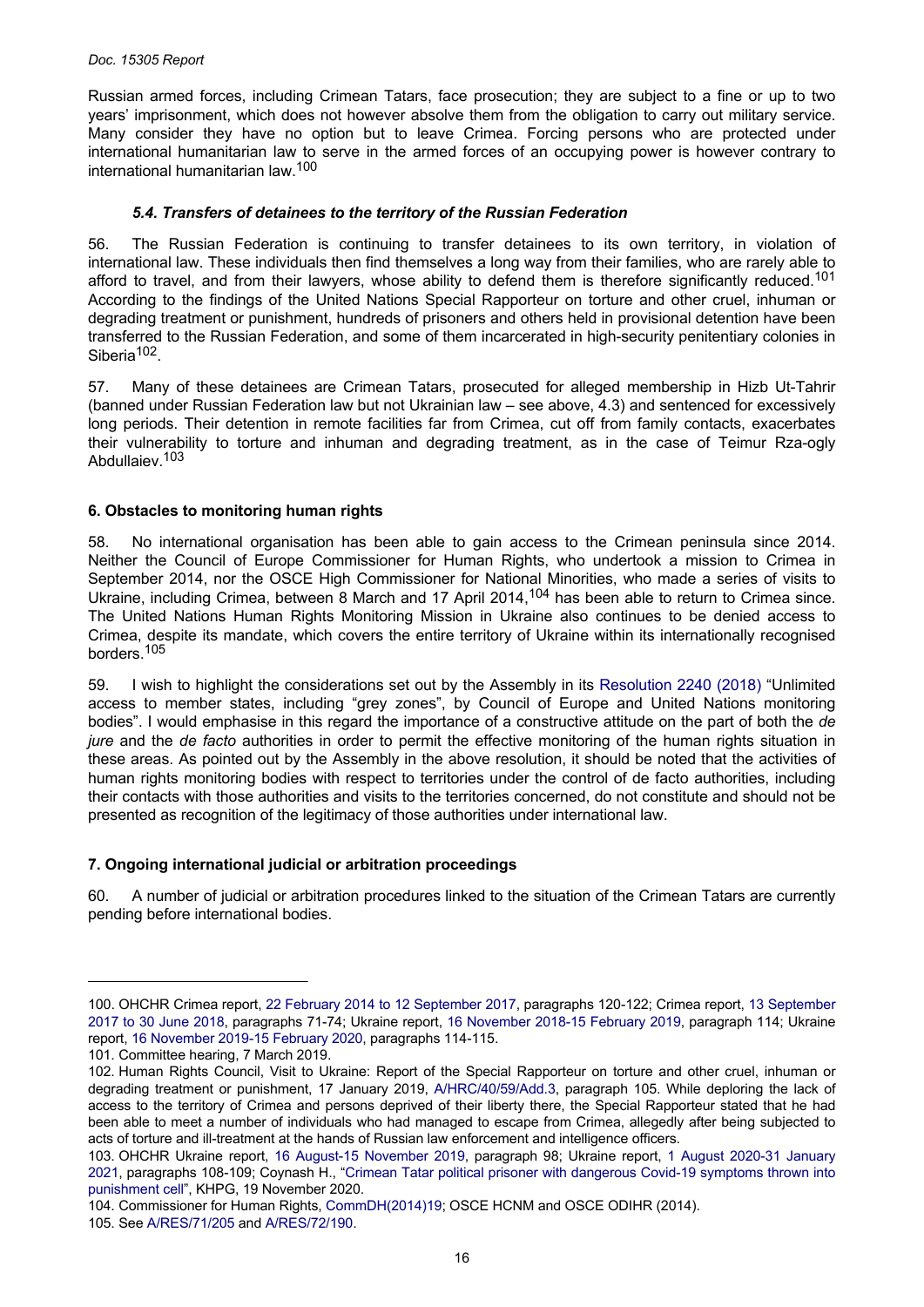61. Since 2014, Ukraine has lodged several interstate applications with the European Court of Human Rights against the Russian Federation, some of which relate to the situation in Crimea.<sup>106</sup> As of 14 January 2021, there were two other inter-State cases and over 7 000 individual applications pending before the Court concerning events in Crimea, Eastern Ukraine and the Sea of Azov.<sup>107</sup>

62. In the case of *Ukraine v. Russia (re Crimea)* (application no. 20958/14), referring to events between 27 February 2014 and 26 August 2015 (the date on which the application was introduced), the Ukrainian Government complains that the Russian Federation is responsible for an administrative practice of human rights violations in Crimea. Following a hearing held on 11 September 2019, the Grand Chamber of the European Court of Human Rights, proceeding on the basis that Russia's jurisdiction over Crimea was in the form of effective control over an area, rather than of territorial jurisdiction, declared the case to be partly admissible. It found admissible complaints of:

- enforced disappearances and the lack of an effective investigation into such a practice (Article 2);
- ill-treatment and unlawful detention (Articles 3 and 5);
- extending the application of Russian law to Crimea from 27 February 2014, with the effect that the courts in Crimea could not be considered to have been "established by law" (Article 6);
- automatic imposition of Russian citizenship and raids of private dwellings (Article 8);
- harassment and intimidation of religious leaders not conforming to the Russian Orthodox faith, arbitrary raids of places of worship and confiscation of religious property (Article 9);
- suppression of non-Russian media (Article 10);
- prohibiting public gatherings and manifestations of support, as well as intimidation and arbitrary detention of organisers of demonstrations (Article 11);
- expropriation without compensation of property from civilians and private enterprises (Article 1 of Protocol No. 1 to the Convention);
- suppression of the Ukrainian language in schools and harassment of Ukrainian-speaking children at school (Article 2 of Protocol No. 1 to the Convention);
- restricting freedom of movement between Crimea and mainland Ukraine (Article 2 of Protocol No. 4);
- targeting Crimean Tatars (Article 14, taken in conjunction with Articles 8, 9, 10 and 11 of the Convention and with Article 2 of Protocol No. 4 to the Convention).

The question whether Russia is responsible for the acts complained of will be determined at the merits phase of the proceedings. Complaints raised in this case of administrative practices of killing and shooting and of the detention of foreign journalists and seizure of their equipment in the first half of March 2014 were however found inadmissible due to the limited number of allegations. Finally, both the admissibility and the merits of additional complaints regarding the transfer of prisoners from Crimea to the territory of the Russian Federation, raised in December 2018, will be determined by the Court at a later stage.<sup>108</sup>

63. On 24 April 2014, the International Criminal Court launched a preliminary examination of the situation in Ukraine, including crimes committed in Crimea. On 11 December 2020, the prosecutor of the International Criminal Court announced that she had concluded her preliminary examination and that the statutory criteria for opening investigations were met.<sup>109</sup>

64. On 16 January 2017, Ukraine initiated proceedings before the International Court of Justice (ICJ) concerning the Application of the International Convention for the Suppression of the Financing of Terrorism and of the International Convention on the Elimination of All Forms of Racial Discrimination (*Ukraine v. Russian Federation*). In this case, on 19 April 2017, the ICJ issued an order for the indication of provisional measures, in which it found that the Russian Federation must refrain, pending the final decision in the case, from maintaining or imposing limitations on the ability of the Crimean Tatar community to conserve its representative institutions, including the Mejlis, and ensure the availability of education in the Ukrainian

- 108. European Court of Human Rights, Grand Chamber [decision,](http://hudoc.echr.coe.int/eng?i=001-207622) application no. 20958/14, 14 January 2021.
- 109. International Criminal Court, [Statement](https://www.icc-cpi.int/Pages/item.aspx?name=201211-otp-statement-ukraine) of the Prosecutor, Fatou Bensouda, on the conclusion of the preliminary examination in the situation in Ukraine, 11 December 2020.

<sup>106.</sup> European Court of Human Rights, [press release](https://hudoc.echr.coe.int/app/conversion/pdf/?library=ECHR&id=003-6282063-8189102&filename=ECHR%20to%20adjourn%20some%20individual%20applications%20related%20to%20Eastern%20Ukraine.pdf) (ECHR 432 (2018)), 17 December 2018.

<sup>107.</sup> European Court of Human Rights, press [release](https://hudoc.echr.coe.int/app/conversion/pdf/?library=ECHR&id=003-6904972-9271650&filename=Grand%20Chamber%20decision%20Ukraine%20v.%20Russia%20%28re%20Crimea%29%20-%20complaints%20concerning%20pattern%20of%20human-rights%20violations%20partly%20admissible.pdf) (ECHR 010 (2021)), 14 January 2021. A total of four inter-State cases brought by Ukraine against Russia were pending as of 23 February 2021 (press [release](https://hudoc.echr.coe.int/app/conversion/pdf/?library=ECHR&id=003-6946898-9342602&filename=New%20inter-state%20application%20brought%20by%20Ukraine%20against%20Russia.pdf) ECHR 069 (2021) of 23 February 2021).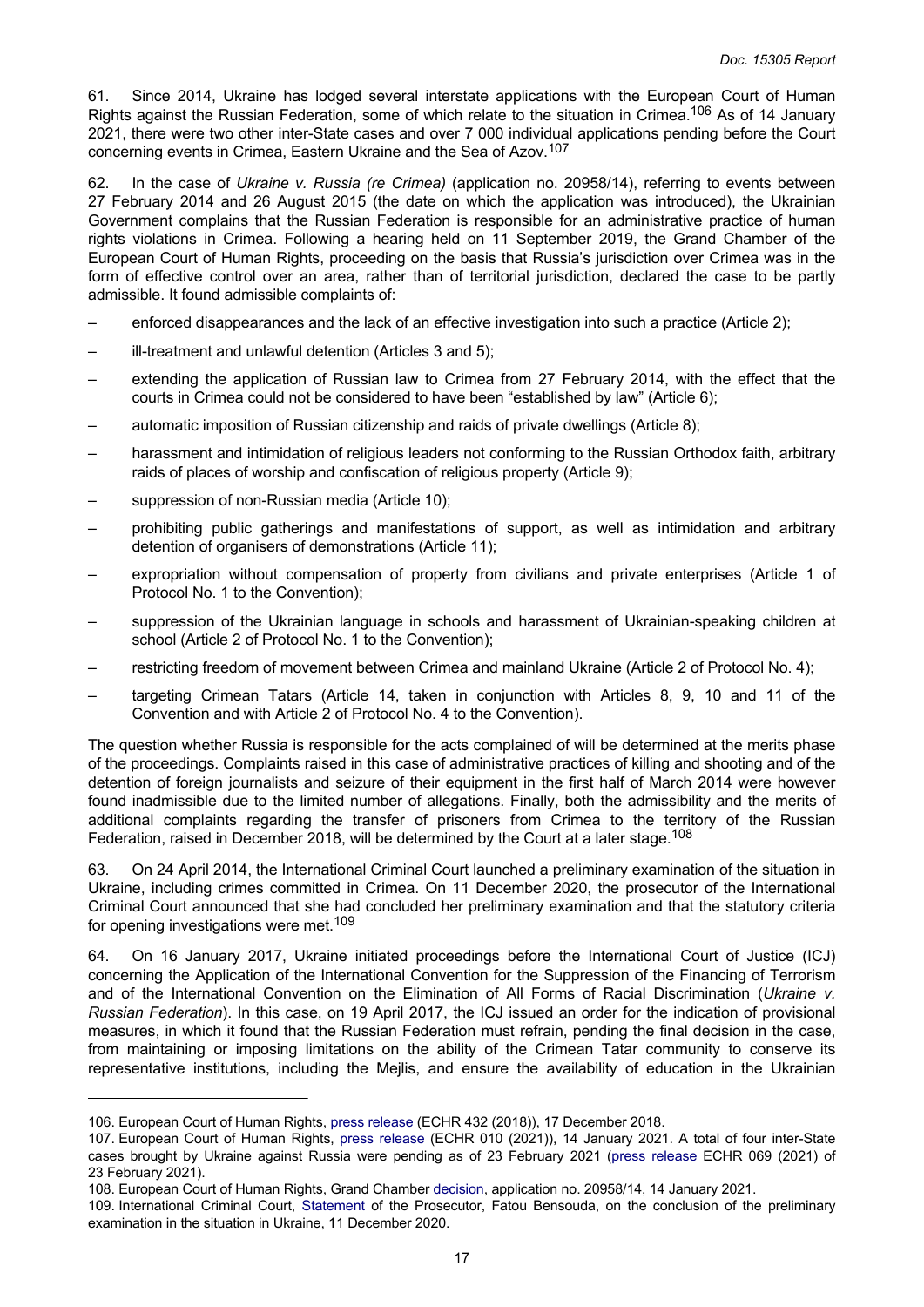<span id="page-17-0"></span>language. The Russian Federation has not complied, however.<sup>110</sup> The ICJ held public hearings from 3 to 7 June 2019, devoted to the preliminary objections raised by the Russian Federation in this case; on 8 November 2019, it rejected these preliminary objections, found that it had jurisdiction to entertain the claims made by Ukraine, and fixed 8 December 2020 as the time-limit for the filing of the counter-memorial of the Russian Federation. At the request of the latter, this time-limit was extended to 8 July 2021.<sup>111</sup>

65. Following the seizure by the Russian Federation of three Ukrainian naval vessels passing through the Kerch Strait and its arrest of 24 Ukrainian servicemen on 25 November 2018, Ukraine addressed a new interstate application to the European Court of Human Rights (*Ukraine v. Russia (VIII)* (application no. 55855/18). Ukraine also applied to the International Tribunal for the Law of the Sea in this context. On 25 May 2019, the Court ordered the Russian Federation to release immediately the three ships and return them to the custody of Ukraine, and to release the 24 servicemen immediately and allow them to return to Ukraine.<sup>112</sup> On 27 May 2019, however, the court in Moscow upheld the extending of pre-trial detention of those servicemen.<sup>113</sup> These 24 servicemen were among the 35 prisoners transferred to Ukraine by the Russian Federation in the framework of the exchange of prisoners carried out by the Russian and Ukrainian authorities on 8 September 2019.

# **8. Conclusions**

66. As I pointed out above (in section 2), Crimean Tatars suffered violations of their rights before March 2014. Although measures were taken to help them gain access to teaching of and in their language and to media in their language, those measures remained below the level of protection they enjoyed before their deportation, and their request to be recognised as an indigenous people went unheeded until March 2014.

67. Since March 2014, however, the situation of the Crimean Tatars has considerably worsened, and constant pressure has been exerted on them by the authorities. A striking pattern of harassment, prosecution and intimidation of Crimean Tatars and of the lawyers defending them, as well as of journalists reporting on this situation and activists contesting it, has developed. The grave human rights violations set out above – forced disappearances, torture and inhuman treatment, as well as violations of personal security, unjustified searches, excessive use of force, unjustified prosecutions, violations of freedom of expression and peaceful assembly – occurred only after the Russian Federation's occupation of Crimea and remain to date unpunished. International law and the principle of the rule of law are also flouted.

68. Many actors emphasise that a climate of fear and hostility exists in Crimea that has an impact on everyone living there. This is why I have also relayed in this report some concerns regarding the treatment of people who do not identify as Crimean Tatars, in particular Jehovah's Witnesses and persons who identify as Ukrainian or who may be considered to support pro-Ukrainian positions, as well as concerning difficulties around access to media and education in Ukrainian.

69. Crimean Tatars seem however to be disproportionately affected by unjustified repressive measures that are contrary to both international and Ukrainian law. These abusive measures often affect Crimean Tatars who work actively to protect the rights of persons belonging to this minority. It seems that these persons may be being targeted by the Russian authorities at least in part because they have voiced political dissent against the occupation. Regardless, and whether such treatment is based on ethnic origin, religion or political opinion, the effect is that Crimean Tatars are not only victims of violations of their human rights as such but also appear to be discriminated against, directly or indirectly, as a result of the disproportionate use of such abusive measures against them.

70. Most of the recommendations made in the draft resolution are based on the above conclusions. In addition, I underline that when ratifying the credentials of the Russian delegation on 26 June 2019 ([Resolution](https://pace.coe.int/en/files/28049)  [2292 \(2019\)](https://pace.coe.int/en/files/28049)), the Assembly called on the Russian Federation to implement all the recommendations set out in resolutions 1990 [\(2014\),](https://pace.coe.int/en/files/20882) 2034 [\(2015\)](https://pace.coe.int/en/files/21538) and 2063 [\(2015\)](https://pace.coe.int/en/files/21956). Where the situation of Crimean Tatars is concerned, that includes the following requirements:

to reverse the illegal annexation of Crimea:

<sup>110.</sup> See [A/RES/73/263](https://undocs.org/en/A/RES/73/263). Documents relating to this case can be consulted at [www.icj-cij.org/en/case/166.](http://www.icj-cij.org/en/case/166)

<sup>111.</sup> International Court of Justice, press release no. [2019/23,](https://www.icj-cij.org/public/files/case-related/166/166-20190607-PRE-01-00-EN.pdf) 7 June 2019; press release no. [2019/46](https://www.icj-cij.org/public/files/case-related/166/166-20191108-PRE-01-00-EN.pdf), 8 November 2019; [order](https://www.icj-cij.org/public/files/case-related/166/166-20210120-ORD-01-00-EN.pdf) of 20 January 2021.

<sup>112.</sup> International Tribunal for the Law of the Sea, Press release, 25 May 2019, [ITLOS/Press 284](https://www.itlos.org/fileadmin/itlos/documents/press_releases_english/PR_284_En.pdf). For the stance taken by the Assembly regarding these events, see [Resolution](https://pace.coe.int/en/files/25419) 2259 (2019) "The escalation of tensions around the Sea of Azov and the Kerch Strait and threats to European security".

<sup>113.</sup> RFE/RL, ["Moscow Court Upholds Extending Pretrial Detention of Ukrainian Sailors"](https://www.rferl.org/a/moscow-court-upholds-extending-pretrial-detention-of-ukrainian-sailors/29966060.html), 27 May 2019.